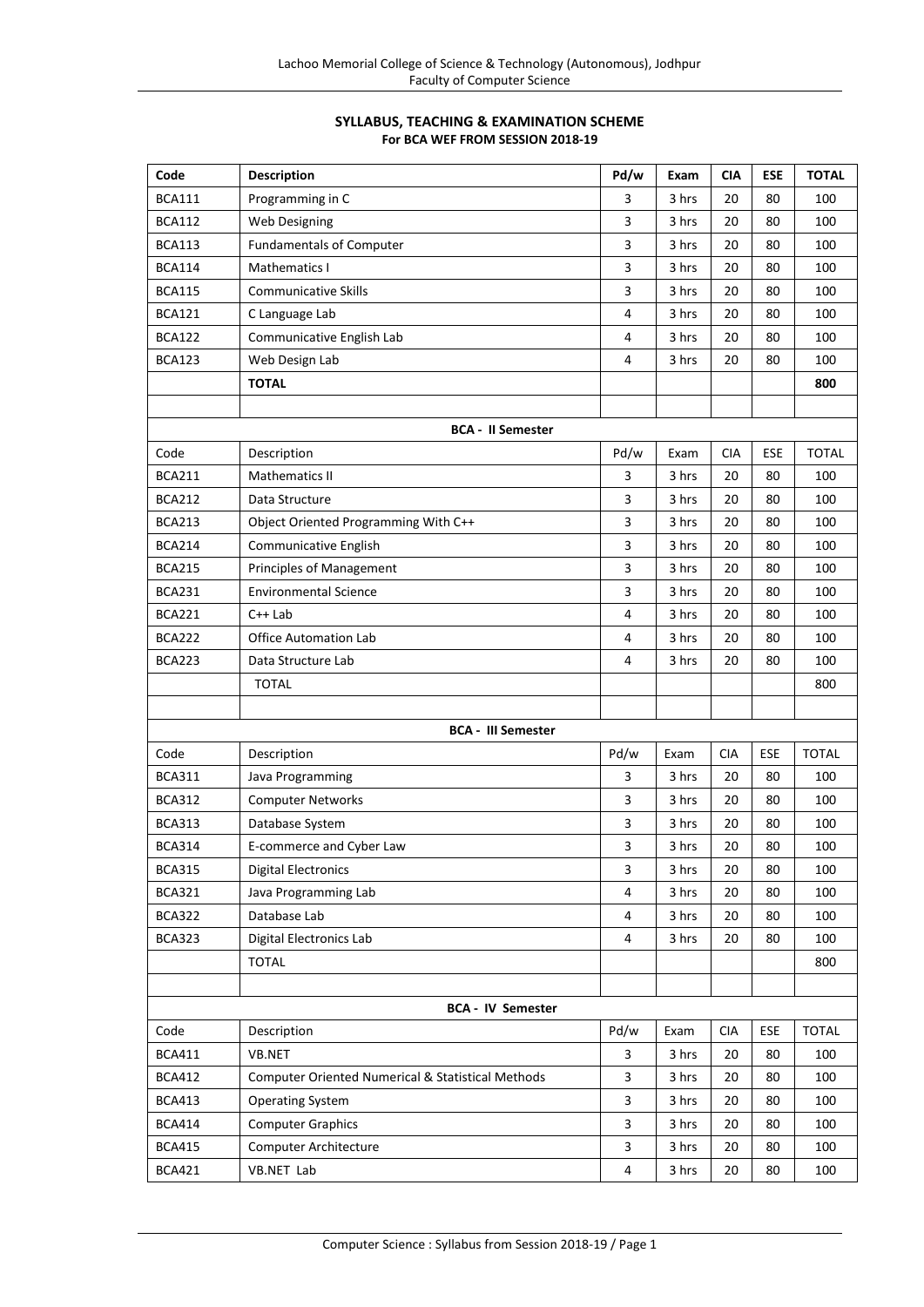| Lachoo Memorial College of Science & Technology (Autonomous), Jodhpur |
|-----------------------------------------------------------------------|
| <b>Faculty of Computer Science</b>                                    |

| <b>BCA422</b> | Computer Graphics Lab                | 4    | 3 hrs | 20         | 80         | 100          |
|---------------|--------------------------------------|------|-------|------------|------------|--------------|
| <b>BCA423</b> | Computer Architecture Lab            | 4    | 3 hrs | 20         | 80         | 100          |
|               | <b>TOTAL</b>                         |      |       |            |            | 800          |
|               |                                      |      |       |            |            |              |
|               | <b>BCA - V Semester</b>              |      |       |            |            |              |
| Code          | Description                          | Pd/w | Exam  | <b>CIA</b> | <b>ESE</b> | <b>TOTAL</b> |
| <b>BCA511</b> | ASP.NET                              | 3    | 3 hrs | 20         | 80         | 100          |
| <b>BCA512</b> | <b>Organization Behaviour</b>        | 3    | 3 hrs | 20         | 80         | 100          |
| <b>BCA513</b> | <b>LINUX Operating System</b>        | 3    | 3 hrs | 20         | 80         | 100          |
| <b>BCA514</b> | <b>Internet Programming</b>          | 3    | 3 hrs | 20         | 80         | 100          |
| <b>BCA515</b> | System Analysis and Design           | 3    | 3 hrs | 20         | 80         | 100          |
| <b>BCA521</b> | ASP.NET Lab                          | 4    | 3 hrs | 20         | 80         | 100          |
| <b>BCA522</b> | LINUX Lab                            | 4    | 3 hrs | 20         | 80         | 100          |
| <b>BCA523</b> | Internet Programming Lab             | 4    | 3 hrs | 20         | 80         | 100          |
|               | <b>TOTAL</b>                         |      |       |            |            | 800          |
|               |                                      |      |       |            |            |              |
|               | <b>BCA - VI Semester</b>             |      |       |            |            |              |
| Code          | Description                          | Pd/w | Exam  | <b>CIA</b> | <b>ESE</b> | <b>TOTAL</b> |
| <b>BCA611</b> | Software Engineering                 | 3    | 3 hrs | 20         | 80         | 100          |
| <b>BCA612</b> | <b>Information System Management</b> | 3    | 3 hrs | 20         | 80         | 100          |
| <b>BCA621</b> | Colloquium Lab                       | 4    | 3 hrs | 20         | 80         | 100          |
| <b>BCA622</b> | Major Project                        | 4    | 3 hrs | 40         | 160        | 200          |
|               | <b>TOTAL</b>                         |      |       |            |            | 500          |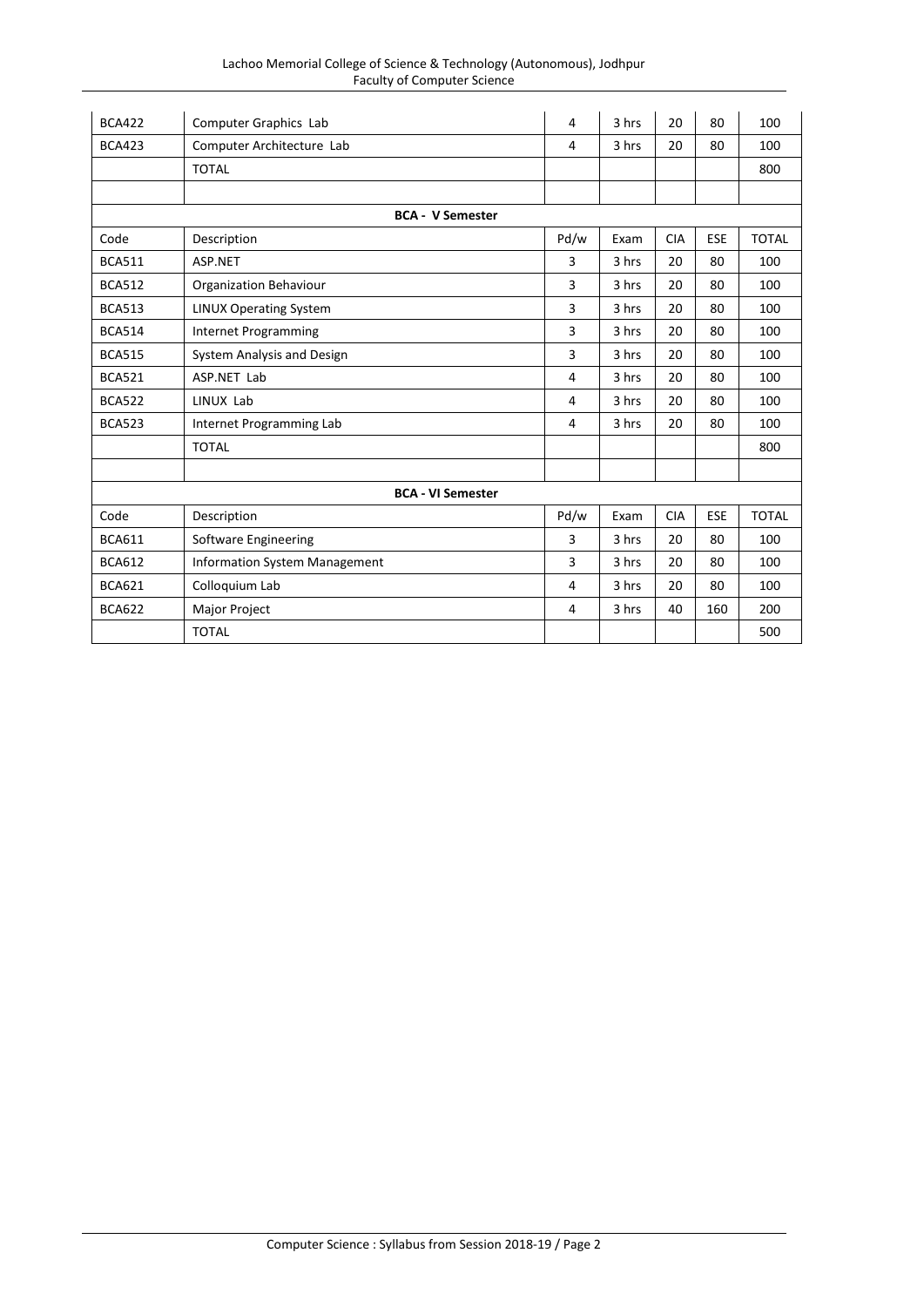| <b>BCA - I Semester</b> |                                 |      |       |            |            |              |  |
|-------------------------|---------------------------------|------|-------|------------|------------|--------------|--|
| Code                    | <b>Description</b>              | Pd/w | Exam  | <b>CIA</b> | <b>ESE</b> | <b>TOTAL</b> |  |
| <b>BCA111</b>           | Programming in C                | 3    | 3 hrs | 20         | 80         | 100          |  |
| <b>BCA112</b>           | Web Designing                   | 3    | 3 hrs | 20         | 80         | 100          |  |
| <b>BCA113</b>           | <b>Fundamentals of Computer</b> | 3    | 3 hrs | 20         | 80         | 100          |  |
| <b>BCA114</b>           | Mathematics I                   | 3    | 3 hrs | 20         | 80         | 100          |  |
| <b>BCA115</b>           | <b>Communicative Skills</b>     | 3    | 3 hrs | 20         | 80         | 100          |  |
| <b>BCA121</b>           | C Language Lab                  | 4    | 3 hrs | 20         | 80         | 100          |  |
| <b>BCA122</b>           | Office Automation Lab           | 4    | 3 hrs | 20         | 80         | 100          |  |
| <b>BCA123</b>           | Web Design Lab                  | 4    | 3 hrs | 20         | 80         | 100          |  |
|                         | <b>TOTAL</b>                    |      |       |            |            | 800          |  |

# **BCA Program**

| Unit | <b>BCA111: Programming in C</b>                                                                                           |
|------|---------------------------------------------------------------------------------------------------------------------------|
|      | Concept of programming, algorithms and flowcharts, data types, structure of C program, constants and variables,           |
|      | arithmetic operators, library functions, expressions, input/output statements, compound statements and blocks.            |
|      | Operators - relational, logical, bit wise, unary, hierarchy of operators. Control statements - if-else, nested if, switch |
| Ш    | case, goto and labels, looping statements - while, do-while and for, nested loops, break and continue.                    |
|      | Introduction of arrays - one-dimensional and multidimensional arrays, structures - simple and compound, unions,           |
| Ш    | processing a structure. Pointers – declaration, increment and decrement operation, pointer to array, array of             |
|      | pointers, pointers to structures                                                                                          |
|      | Functions - defining and accessing a function, function arguments, call by value, call by reference, calling functions    |
| IV   | with arrays, external, state and register variables, scope of variables, local and global variables, type conversion,     |
|      | block structure, recursion                                                                                                |
|      | Introduction of strings, library functions of strings - strlen, strcpy, strcat, strcmp. File handling – file input/output |
| v    | statements, creating, reading, writing and modifying files                                                                |

# *Suggested Readings*

- Let Us C, Yashavant P. Kanetkar , BPB Publications
- Programming in ANSI C, Balaguruswamy, Mc Graw Hill

| Unit | <b>BCA112: Web Design</b>                                                                                          |
|------|--------------------------------------------------------------------------------------------------------------------|
|      | Internet: History of the World Wide Web, difference between internet and intranet, web browser and its functions,  |
|      | URLs, web sites, domain names, search engines. Brief introduction to internet protocols - TCP/IP and UDP           |
|      | Introduction of HTML: markup language features, uses and versions, elements of html: syntax, head and body         |
| Ш    | sections, DOCTYPE tag, character formatting tags: B,U,I,SUB,SUP etc. Drawing ruler with HR tag. Creating lists: OL |
|      | tag and its attributes START, TYPE and VALUE, UL tag and its attribute TYPE, LI tag. Using font: FONT tag and      |
|      | attributes like SIZE, COLOR and FACE. Inserting texts, text alignment.                                             |
|      | Image Element: IMG tag and its attributes SRC, ALT, ALIGN, BORDER, WIDTH and HEIGHT. Presenting information        |
| Ш    | in Table: Tags like TABLE, TR, TD and TH, Use of ROWSPAN and COLSPAN. Frames: Dividing window with frames          |
|      | using FRAME and FRAMESET tag, inline frame using IFRAME tag                                                        |
|      | Anchor tag A and its various attributes HREF, TITLE, NAME ACCESSKEY and TARGET, Images and Text as hyper link.     |
| IV   | Hyperlink and table elements. Forms: Use or FORM tag, Understanding of widgets, <input/> Tag, use of Submit        |
|      | and Reset Buttons, Forms processing (Action and Method).                                                           |
| v    | Dynamic HTML: CSS: Introduction – inline styles, creating style sheets with the style element, Conflicting styles, |
|      | linking external style sheets, user style sheets.                                                                  |

# *Suggested Readings*

HTML Complete, BPB Publication (Sybex)

Internet and World Wide Web, H.M.Deitel, P.J.Deitel, A.B.Goldberg, Pearson -Prentice Hall

| <b>Unit</b> | <b>BCA113: Fundamentals of Computer</b>                                                                      |
|-------------|--------------------------------------------------------------------------------------------------------------|
|             | Introduction to Computer, Characteristics of Computers, Generation of Computers, Classification of Computer, |
|             | Basic Computer Orgnaisation, Applications of Computers, Input Devices, Output Devices, Soft Copy Devices,    |
|             | <b>Hard Copy Devices</b>                                                                                     |
|             | Introduction to Computer Memory, Memory Hierarchy, Processor Registers, Cache Memory, Primary Memory,        |
| H           | Secondary Memory, Storage Devices- Hard Disk, Optical Drives, USB Flash drive, Memory Card, Mass Storage     |
|             | Devices,                                                                                                     |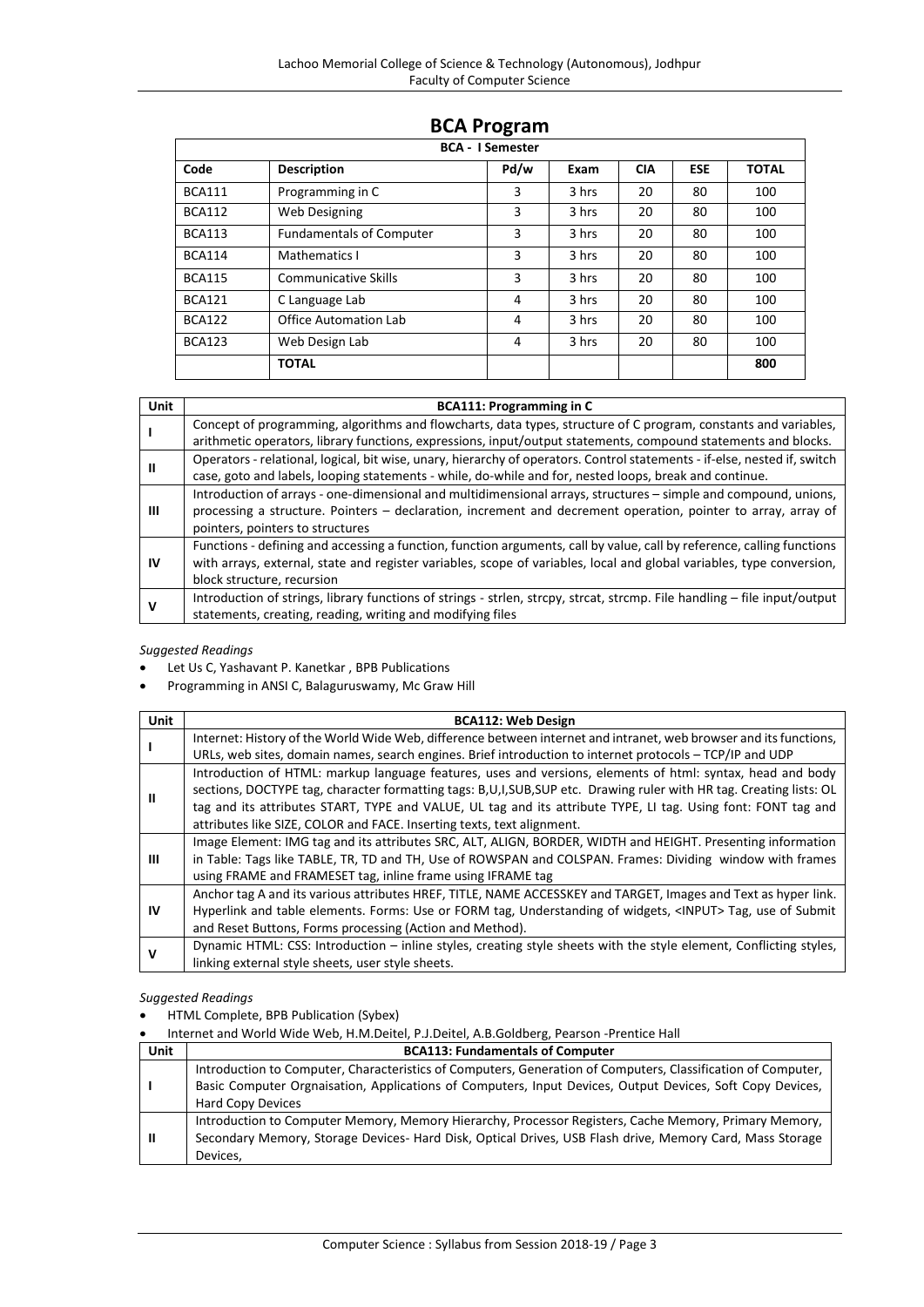|    | Introduction to Computer Software, Classification of Computer Software- System, Application, Firmware,   |
|----|----------------------------------------------------------------------------------------------------------|
|    | Middleware.                                                                                              |
|    | Introduction to Operating System, Evolution, Process Management, Memory Management, File Management,     |
|    | Device Management, Security Management, Command Interpreter, Algorithm, Control Structures, Flowcharts,  |
| Ш  | Pseudocode, Programming Languages, Generation of Programming Languages, Categorization of High level     |
|    | Languages, Popular High Level Languages                                                                  |
|    | Introduction to Networking, Connecting Media, Data Transmission Mode, Data Multiplexing, Data Switching, |
| ΙV | Data Routing Techniques, Networking Topologies, Type of Network, Networking Devices, Introduction to     |
|    | Internet, Internet Services, Types of Internet Connections, Internet Security                            |
|    | Introduction to Emerging Computer Technologies, Distributed Networking, Peer-to-Peer Computing, Grid     |
| v  | Computing, Cloud Computing, Utility Computing, On-demand Computing Wireless Network, Bluetooth           |

Fundamentals of Computers – Reema Thareja, Oxford Publications

| Unit      | <b>BCA114: Mathematics I</b>                                                                                                                                                                                                                                                                                                                                                                                                                                                   |
|-----------|--------------------------------------------------------------------------------------------------------------------------------------------------------------------------------------------------------------------------------------------------------------------------------------------------------------------------------------------------------------------------------------------------------------------------------------------------------------------------------|
|           | Sets:-definition of sets, Representation of sets, Type of sets i.e. empty set, equal set, finite and infinite set,<br>subset, power set, universal set, operations on sets, intersection of sets, properties of operation on sets,<br>complement of a set, properties of complement of set.<br>Relations: - Definition of relation, Types of relations<br>Functions:- Definition of function Types of functions, Cartesian product of sets, Binary operations.                 |
| Ш         | Matrix:- Definition of matrix, Types of matrixes i.e. Row matrix, column matrix, equal matrix, square matrix,<br>Diagonal matrix, Scalar matrix etc., operation on matrixes i.e. addition, subtraction and product of matrixes.<br>Determinant:- Definition of determinants, expansion of determinants, operation on determinants, minors,<br>cofactor, singular and non-singular matrix, Ad joint of matrix, Inverse of a matrix.                                             |
| Ш         | Quadratic equations:-Definition of quadratic equation, solution of quadratic equation by factorization method<br>and shridharacharya's formula, relation between the roots of a quadratic equation, Formation of quadratic<br>equation from given roots.<br>Sequence & series: Introduction, Arithmetic progression (AP), General term of a AP, sum of n terms of a AP,<br>Arithmetic mean, Geometric progression (GP), general term of G.P., Sum of a G.P., Geometrical mean. |
| <b>IV</b> | Trigonometry:- Angles, Degree measures, radian measures, Relation between radian and real number, Relation<br>between degree and radian, trigonometric functions and identities, sign of trigonometric functions, sum and<br>Difference of two angles of trigonometric functions.                                                                                                                                                                                              |
| v         | Coordinate Geometry: The number plane, distance formula, area of a triangle, section formula, slope of a line,<br>equation of a straight line: introduction, point form, slope form, two point form, intercept form, normal form,<br>distance of a point from a line, distance between two parallel lines, angle between two lines.                                                                                                                                            |

- Matrices and Determinants; Kapoor & Gupta
- NCERT mathematics book

| Unit | <b>BCA115: Communicative skills</b>                                                                            |
|------|----------------------------------------------------------------------------------------------------------------|
|      | Comprehension: Comprehension includes understanding the language by reading and writing. Passages will be      |
|      | given to read and question will be asked to evaluate the level of comprehension.                               |
| Ш    | Text: Remedial Course in English Book II                                                                       |
|      | Short questions based on the passage from the text will be given.                                              |
|      | <b>Functional Grammar:</b>                                                                                     |
|      | Grammar will be taught in a functional, integrated and informal way, laying stress more on the usage rather    |
|      | than defining them                                                                                             |
|      | Modal verbs                                                                                                    |
| Ш    | (Can, could, may, might, shall / will, should, must would, ought to, need and dare)                            |
|      | Tenses: Simple Present, Progressive, Present Perfect and perfect continuous, Simple past, progressive, past    |
|      | perfect and perfect continuous. Indication of Futurity, future continuous and future perfect.                  |
|      | Active and Passive Voice (Simple present & Past, Present & Past perfect and to infinitive structure) Antonyms, |
|      | synonyms, prefix and suffix                                                                                    |
|      | <b>Writing Skills</b>                                                                                          |
| 1V   | Letter Writing :- (Formal and Informal), Various types of business and social letters and Applications         |
|      | Report Writing:- (Newspaper Report and Factual Reports)                                                        |
| V    | Paragraph Writing (Descriptive and Factual) Précis Writing                                                     |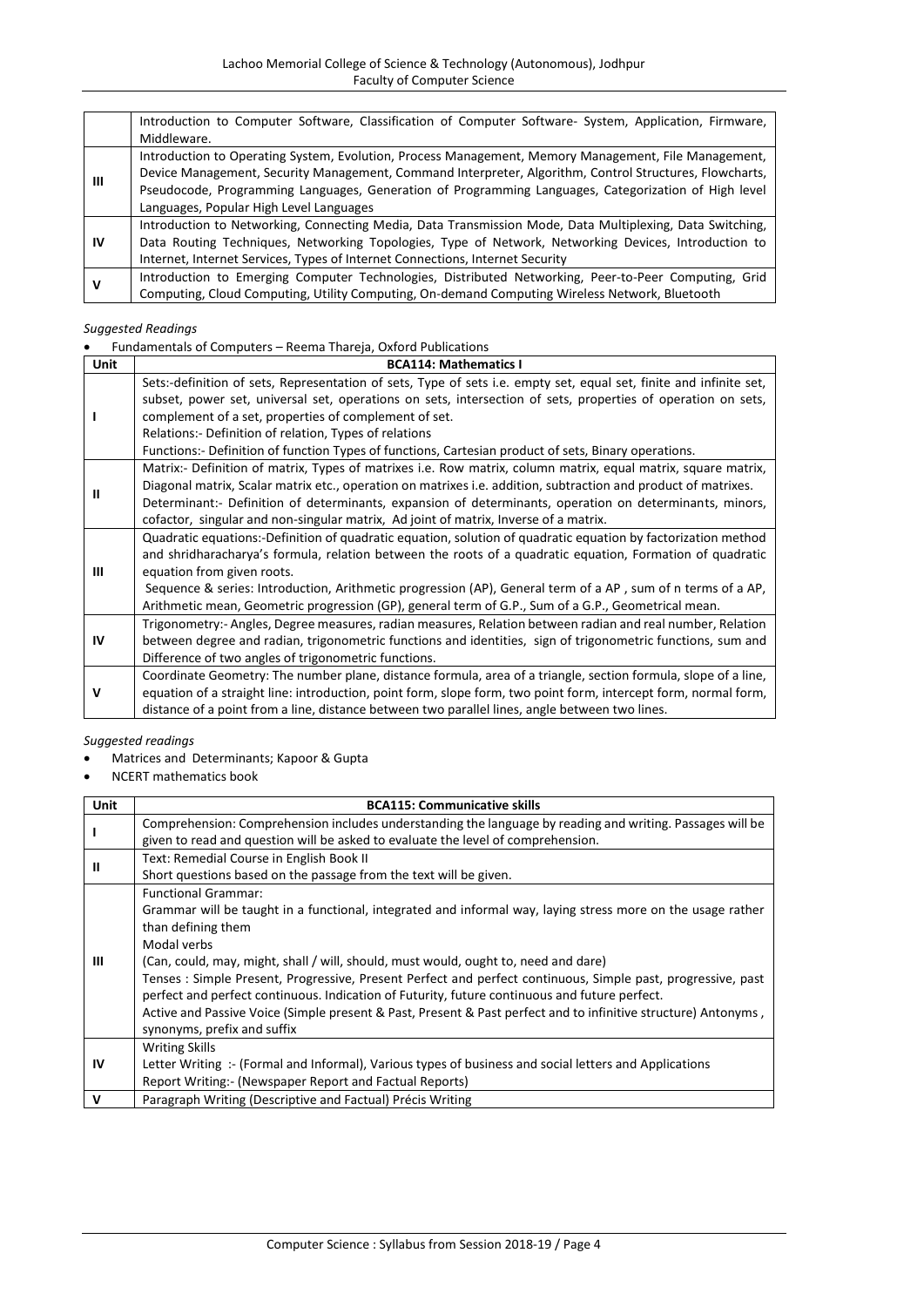# **BCA121: C LANGUAGE LAB**

#### **Practical Exercises**

Exercises based on data types, constants and variables, arithmetic operators, library functions, expressions, input/output statements, compound statements and blocks, relational, logical, bit wise, unary operators, Control statements, arrays one-dimensional and multidimensional arrays, structures, Pointers – declaration, increment and decrement operation, pointer to array, array of pointers, pointers to structures, Functions - call by value, call by reference, calling functions with arrays, recursion, strings, file input/output statements, creating, reading, writing and modifying files

# **BCA122: COMMUNICATIVE ENGLISH LAB**

**Practical Exercises** Essentials of Grammar, Conversational Skills

| <b>BCA123: WEB DESIGN LAB</b> |                                                                                                                                                |  |  |  |
|-------------------------------|------------------------------------------------------------------------------------------------------------------------------------------------|--|--|--|
| <b>SNo</b>                    | <b>Practical Exercises</b>                                                                                                                     |  |  |  |
| 1                             | Demonstrate the character formatting Tags like <b>, <l>, <u>, <strike>, <sub>, <sup> and <kbd></kbd></sup></sub></strike></u></l></b>          |  |  |  |
| 2                             | Create a page with a link at the top of it that when clicked will jump all the way to the bottom of the page. At                               |  |  |  |
|                               | the bottom of the page there should be a link to jump back to the top of the page.                                                             |  |  |  |
| 3                             | Design a Web page which show's Special Character like ( $\mathbb{O}$ , $\mathbb{P}$ , >, $\mathbb{O}$ etc) with the help of ASCII Codes.(Start |  |  |  |
|                               | from 34 to 132).                                                                                                                               |  |  |  |
| 4                             | Demonstrate how to make a navigation frame. This navigation frame contains a list of links with the second                                     |  |  |  |
|                               | frame as the target.                                                                                                                           |  |  |  |

| <b>BCA - II Semester</b> |                                      |      |       |            |            |              |  |
|--------------------------|--------------------------------------|------|-------|------------|------------|--------------|--|
| Code                     | Description                          | Pd/w | Exam  | <b>CIA</b> | <b>ESE</b> | <b>TOTAL</b> |  |
| <b>BCA211</b>            | <b>Mathematics II</b>                | 3    | 3 hrs | 20         | 80         | 100          |  |
| <b>BCA212</b>            | Data Structure                       | 3    | 3 hrs | 20         | 80         | 100          |  |
| <b>BCA213</b>            | Object oriented programming with C++ | 3    | 3 hrs | 20         | 80         | 100          |  |
| <b>BCA214</b>            | <b>Communicative English</b>         | 3    | 3 hrs | 20         | 80         | 100          |  |
| <b>BCA215</b>            | Principles of Management             | 3    | 3 hrs | 20         | 80         | 100          |  |
| <b>BCA231</b>            | <b>Environmental Science</b>         | 3    | 3 hrs | 20         | 80         | 100          |  |
| <b>BCA221</b>            | $C++$ Lab                            | 4    | 3 hrs | 20         | 80         | 100          |  |
| <b>BCA222</b>            | Communicative English Lab            | 4    | 3 hrs | 20         | 80         | 100          |  |
| <b>BCA223</b>            | Data Structure Lab                   | 4    | 3 hrs | 20         | 80         | 100          |  |
|                          | TOTAL                                |      |       |            |            | 800          |  |

| Unit | <b>BCA211: Mathematics II</b>                                                                                      |
|------|--------------------------------------------------------------------------------------------------------------------|
|      | Limits:-Definition of limit of a Function, Right hand limit(RHL), Left hand limit(LHL), evaluation of limits of a  |
|      | function by method of factors, method of substitution.                                                             |
|      | Continuity: - Definition of continuity, continuity of function at a point                                          |
|      | Differentiability: differentiability of function at a point.                                                       |
|      | Standard formulae of derivatives, differentiation of product and quotient of two functions, Differentiation of     |
| Ш    | a function of a function, logarithmic differentiation, differentiation of implicit and parametric functions.       |
|      | Maclaurins theorem, expansion of some standard functions i.e. $e^x$ , sinx, cosx etc., Taylor's theorem and simple |
| Ш    | problems, Maxima and minima of functions of one variables and simple problems based on it.                         |
| IV   | Integrations: Integration by standard formula, Integration by substitution, integration by parts.                  |
| ν    | Definite integral : Evaluation of definite integrals, properties of definite integrals and simple problems based   |
|      | on it.                                                                                                             |

*Suggested Readings*

NCERT Mathematics book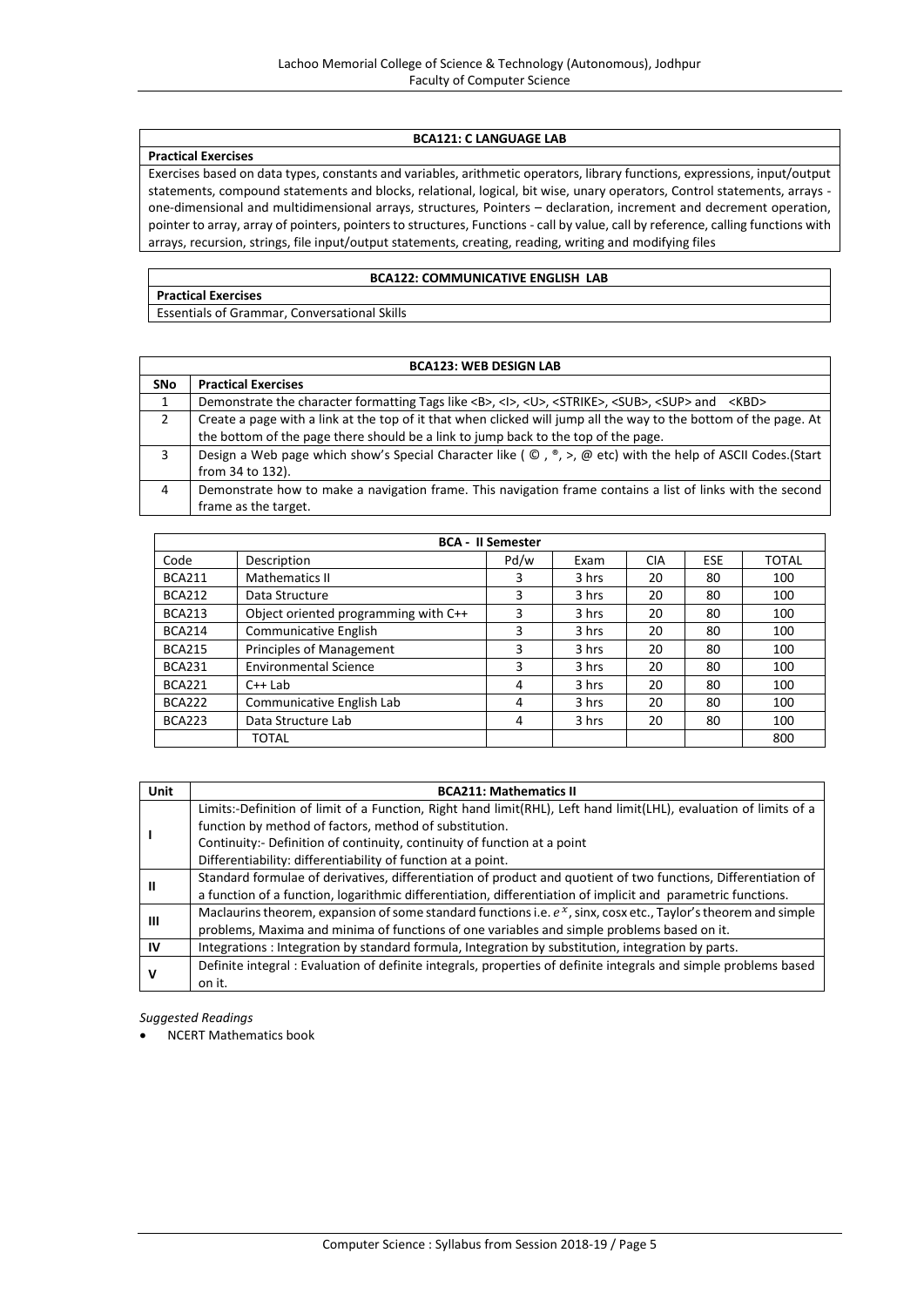| Unit | <b>BCA212: Data Structure</b>                                                                                                                                                                                                                                                                                                          |
|------|----------------------------------------------------------------------------------------------------------------------------------------------------------------------------------------------------------------------------------------------------------------------------------------------------------------------------------------|
|      | Elementary data structure: Data types, Arrays and their representation, records and record structures. Linked<br>lists: Representation of linked list in memory, insertion, deletion and searching of linked list, circular linked list,<br>doubly linked list,                                                                        |
| Ш    | Stacks: Definition, array and linked implementation, operations on stack, application of stack, arithmetic<br>expressions and recursion, prefix and postfix notations, evaluation of polish notation using stack. Queues:<br>Queue data structure, implementation, operation on queues, operations on circular queue, priority queues. |
| ш    | Trees: Concept and terminology, Binary trees, linear and linked representation of binary trees, binary search<br>tree, insertion and deletion operations on a binary search tree, Tree traversal techniques- In order, Preorder,<br>Post order traversal and their recursive algorithms.                                               |
| ΙV   | Graphs and their representations, adjacency matrix, path matrix, graph traversal, breadth first search and<br>depth first search algorithms.                                                                                                                                                                                           |
| v    | Sorting and Searching: Sequential, Binary Search, Internal and external sorting techniques, Bubble sort,<br>Insertion sort, Selection sort, Merge sort and quick sort algorithms.                                                                                                                                                      |

- Schaum's outline Data structure.
- E.Horowiz and S.Sahani, " Fundamentals of Data structures", Galgotia Book source Pvt. Ltd., 2003
- R.S.Salaria, " Data Structures & Algorithms" , Khanna Book Pblishing Co. (P) Ltd..,2002

| <b>Unit</b> | BCA213: Object Oriented Programming with C++                                                                                                                                                                                                                                                                                                                                                                                                                                                                                                                                                                                                  |  |  |  |  |  |
|-------------|-----------------------------------------------------------------------------------------------------------------------------------------------------------------------------------------------------------------------------------------------------------------------------------------------------------------------------------------------------------------------------------------------------------------------------------------------------------------------------------------------------------------------------------------------------------------------------------------------------------------------------------------------|--|--|--|--|--|
|             | Principles of Object-Oriented Programming - Basic concepts of Object-Oriented programming, Benefits of<br>OOPS(Object-Oriented Language), Structure of C++ program, Tokens, Keywords, Identifiers, constants, Basic<br>data types, user-defined data types, derived data type. Declaration of Variables, Reference variable, various<br>types of operators in C++, Scope resolution operator, type cast operator. Implicit conversion, operator<br>precedence, control structure: If, If-else, Loops: for, while and do-while. Functions in C++:- Function prototype,<br>call by reference, call by value, default arguments, const argument. |  |  |  |  |  |
| Ш           | Classes and Objects:- Specifying a class, Defining member function, C++ program with class, Making an outside<br>function inline, Nesting of member functions, access modifier, memory allocation for object, static data<br>member, static member function.<br>Array of objects, objects as function argument, Friend function, Friend class, returning objects.                                                                                                                                                                                                                                                                             |  |  |  |  |  |
| Ш           | Polymorphism: Types of polymorphism, Virtual functions, Function overloading, Operator Overloading:-<br>Concepts, overloading unary operators, overloading binary operators, overloading binary operators using<br>friend, Manipulation of string using operator, rules for overloading operators, type conversion.                                                                                                                                                                                                                                                                                                                           |  |  |  |  |  |
| IV          | Constructors:- Constructors, parameterize constructor, Multiple constructor in a class, constructors with<br>default argument, Dynamic initialization of object, copy constructor, dynamic constructor, constructing two<br>dimensional array, const object, Destructors and its concepts.                                                                                                                                                                                                                                                                                                                                                    |  |  |  |  |  |
| V           | Inheritance: - Concepts of inheritance, defining derived classes, types of inheritance: Single inheritance,<br>Multilevel inheritance, Multiple inheritance, Hierarchical inheritance, Hybrid inheritance, Multipath<br>inheritance.<br>Virtual base classes, Abstract classes, Constructor in derived classes, Member classes: Nesting of classes,<br>Template: Concepts and introduction to friend and function templates.                                                                                                                                                                                                                  |  |  |  |  |  |

*Suggested Readings*

Object- Oriented Programming with C++ by E Balagurusamy, Tata McGraw hill

| Unit      | <b>BCA214: Communicative English</b>                                                                      |
|-----------|-----------------------------------------------------------------------------------------------------------|
|           | Unseen Passage for analysis (Question answers, vocabulary, one word, sentence formation, synonyms and     |
|           | Antonyms)                                                                                                 |
|           | Subject verb concord: (Rules regarding the concord will be discussed and Exercises will be given)         |
| Ш         | Reported Speech : (Declarative sentences, Imperatives, Interrogatives – wh- questions yes / no questions, |
|           | exclamation sentences)                                                                                    |
|           | Non Finite verbs: (Gerunds, infinitives and participles)                                                  |
| ш         | Idioms, Common Errors (Involving the use of Articles, Prepositions and Tenses) One word substitution.     |
|           | Writing skills: Formal Letters                                                                            |
| <b>IV</b> | Various types of Business letters related to Job Application and Resume Writing                           |
|           | Report writing, Project Report                                                                            |
| v         | Essay writing and short composition.                                                                      |
|           |                                                                                                           |

| Unit | <b>BCA215: Principles of Management</b>                                                                |
|------|--------------------------------------------------------------------------------------------------------|
|      | Introduction to Management- Meaning & Definition, Nature, Scope and Functions of Management, Roles and |
|      | Responsibilities of a Manager, System and Contingency Approach for understanding organizations,        |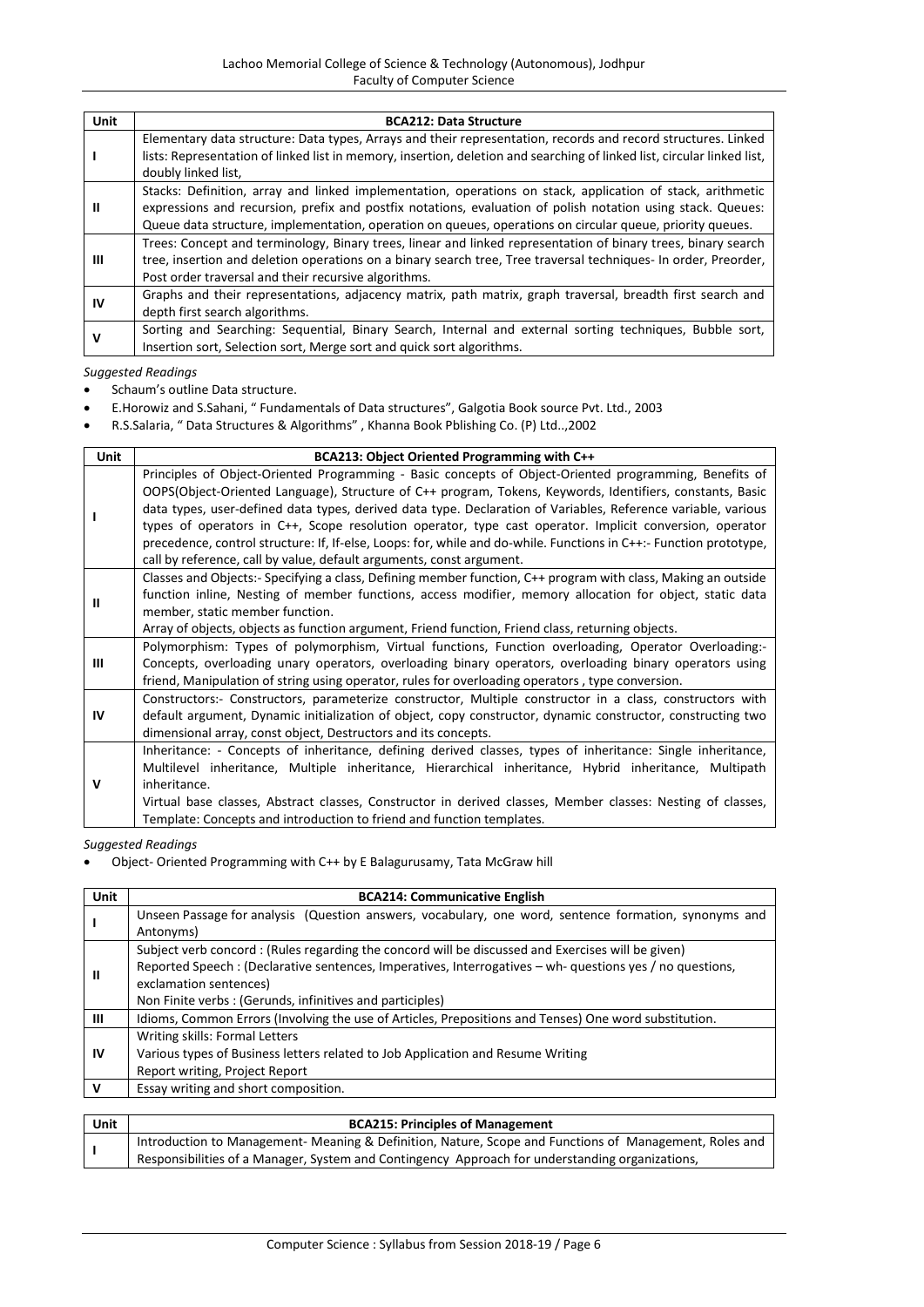| Ш  | Planning – Concept, Nature, Importance, Advantages & Limitations, Essentials of Planning, Types of planning. |  |  |  |  |
|----|--------------------------------------------------------------------------------------------------------------|--|--|--|--|
|    | Objectives- Definition, Characteristics, Essentials of Objectives, Management by Objectives (MBO).           |  |  |  |  |
| Ш  | Fundamentals of Organizing- Meaning and definition -Nature and purpose, Types of Organizations: line, staff  |  |  |  |  |
|    | and matrix. Delegation of Authority- Centralization & Decentralization, Span of Management.                  |  |  |  |  |
| ١V | Decision Making- Concept, Process, Types, Direction & Co-ordination- definition and Meaning - Importance,    |  |  |  |  |
|    | Management by Exception.                                                                                     |  |  |  |  |
| ν  | Controlling: Concept and Process, Control Techniques, Control as a Feedback System and Feed Forward          |  |  |  |  |
|    | Control. Span of control.                                                                                    |  |  |  |  |

- Management & Organization- Louis A. Allen, McGraw Hill, publications
- Management: A Global Perspective, Koontz & Weirich, McGraw Hill publications
- Management- Koontz & O' Donnel, Tata McGraw Hill publications

| Unit      | <b>BCA231: Environmental Science</b>                                                                                                                                                                                                                                                                                                                                                                                                                                                                              |
|-----------|-------------------------------------------------------------------------------------------------------------------------------------------------------------------------------------------------------------------------------------------------------------------------------------------------------------------------------------------------------------------------------------------------------------------------------------------------------------------------------------------------------------------|
|           | The multidisciplinary Nature of Environment Studies – Definition, Scope & Importance, Need for public<br>awareness, Natural Resources & Its conservation $-$ Energy resources $-$ Growing energy needs renewable &<br>Nonrenewable energy Resources, Use of alternative energy resources – solar and wind energy, Forest Resources<br>- Use & over-exploitation, deforestation & their effects on forest & tribal people, Land resources - Land as<br>resource, land degradation, soil Erosion & Desertification. |
| Ш         | Natural resources and its conservation-Water resources : Use and over utilization of surface and ground water,<br>Floods, Drought, Conflicts over water, Mineral resources : Use and exploitation, Effect of extracting and using<br>mineral resources on environment, Food resources: World food problem, Strategies of modern agriculture to<br>increase food production, Effect of fertilizers and chemical pesticides on food.                                                                                |
| Ш         | Concept of an ecosystem, Structure of an ecosystem, Energy flow in the ecosystem, Food chains, food web and<br>ecological pyramid, Brief idea about terrestrial ecosystem and aquatic ecosystem                                                                                                                                                                                                                                                                                                                   |
| <b>IV</b> | Biodiversity & Its conservation - Introduction - Definition : genetic, species & ecosystem, Diversity - Value of<br>Biodiversity, Biodiversity at global, national & local levels, Threats to Biodiversity - habitat loss, poaching of<br>wildlife, Important Endangered species of India                                                                                                                                                                                                                         |
| v         | Environmental pollution -Causes, effect and control measures: Air pollution, Water pollution, Soil pollution,<br>Noise pollution, Thermal pollution, Nuclear hazards, Solid waste management, Socio-Legal Issues related to<br>Environment Protection, Role of NGO's and individual in prevention of pollution, Environmental protection Act                                                                                                                                                                      |

#### **BCA221: C++ LAB**

Exercises based on Class, Namespace, Function, Operator Overloading, Binary Operator Overloading, Constructor, Copy Constructor, Exception Handling Divide by zero, Multiple Catch, Friend Function, Function Overloading, Function Template, Inline Function, Multiple Inheritance, File Operation – read, write, Inheritance, Static Data and Member Function, Unary Operator Overloading, Virtual Base Class, Virtual Functions

# **BCA222: OFFICE AUTOMATION LAB**

**Practical Exercises**

**Practical Exercises**

**Exercises based on** Creating and Formatting a simple document (using bulleted and Numbered list, adding Headers, Footers and Page numbers, Tables (create tables, editing tables, formatting tables, converting), Mail Merge.

**Exercises based on** Formatting the worksheets( Formatting the cell, rows and columns), Working with functions and formulae, Presenting Data with Charts

**Exercises based on** Presentation using Text, animation, images, media, Creating a graph in a PowerPoint slides, Creating self running presentations

#### **BCA223:DATA STRUCTURE LAB**

# **Practical Exercises**

Exercises based on Linear array and Multidimensional array, Linked list: insertion, deletion ,searching a item, Stack implementation using Array, Stack implementation using Linked lists, Queue implementation, Tree traversal, Searching : Linear, Binary, Sorting: Bubble, Insertion, Selection

| <b>BCA - III Semester</b> |                  |      |       |            |     |              |
|---------------------------|------------------|------|-------|------------|-----|--------------|
| Code                      | Description      | Pd/w | Exam  | <b>CIA</b> | ESE | <b>TOTAL</b> |
| <b>BCA311</b>             | Java Programming |      | 3 hrs | 20         | 80  | 100          |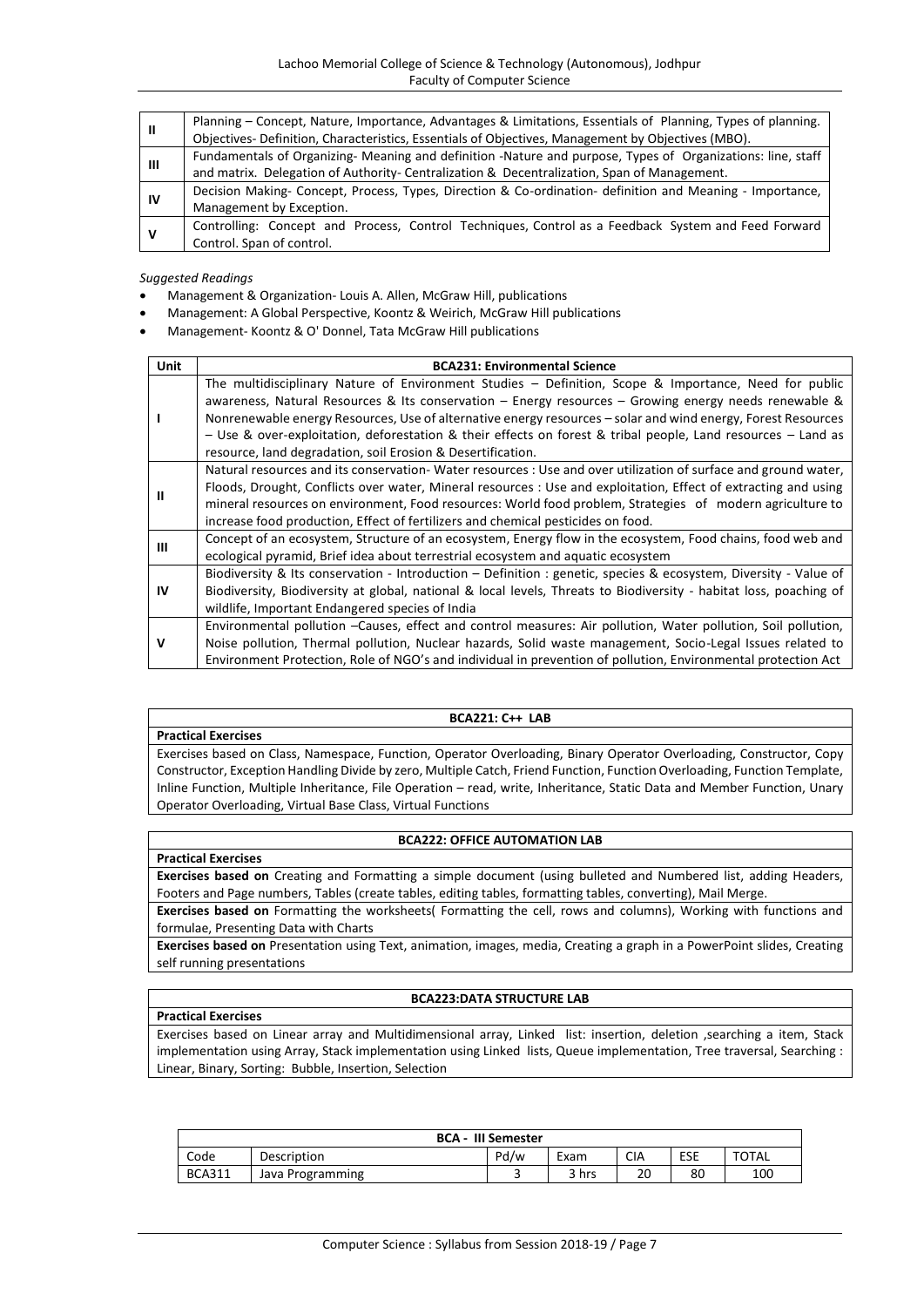# Lachoo Memorial College of Science & Technology (Autonomous), Jodhpur Faculty of Computer Science

| <b>BCA312</b> | <b>Computer Networks</b>   |   | 3 hrs | 20 | 80 | 100 |
|---------------|----------------------------|---|-------|----|----|-----|
| <b>BCA313</b> | Database System            |   | 3 hrs | 20 | 80 | 100 |
| <b>BCA314</b> | E-commerce and Cyber Law   |   | 3 hrs | 20 | 80 | 100 |
| <b>BCA315</b> | <b>Digital Electronics</b> |   | 3 hrs | 20 | 80 | 100 |
| <b>BCA321</b> | Java Programming Lab       | 4 | 3 hrs | 20 | 80 | 100 |
| <b>BCA322</b> | Database Lab               | 4 | 3 hrs | 20 | 80 | 100 |
| <b>BCA323</b> | Digital Electronics Lab    | 4 | 3 hrs | 20 | 80 | 100 |
|               | <b>TOTAL</b>               |   |       |    |    | 800 |

| <b>Unit</b> | <b>BCA311: JAVA Programming</b>                                                                                                                                                                                                                                                                                                                                                                                                      |
|-------------|--------------------------------------------------------------------------------------------------------------------------------------------------------------------------------------------------------------------------------------------------------------------------------------------------------------------------------------------------------------------------------------------------------------------------------------|
|             | Object Oriented Concepts in Java, Comparison of Java and C++, Java features like security, portability, byte<br>code, java virtual machine, object oriented, robust, multithreading, architectural neutral, distributed and                                                                                                                                                                                                          |
|             | dynamic. Java Source File Structure, Compilation, Execution                                                                                                                                                                                                                                                                                                                                                                          |
| Ш           | Class Fundamentals, Object & Object reference, Creating and Operating Objects, Use of Tokens, Identifiers,<br>Keywords, Literals, Comments, Primitive Data Types, Operators-precedence and associativity, Type<br>conversion, Command line argument, accepting input from keyboard, decision making $-$ if, if. Else, switch;<br>loops - for, while, dowhile; special statements-return, break, continue.                            |
| Ш           | Array – single and two dimension array. Object Life time & Garbage Collection, Access Modifiers, Constructors<br>, Object Life time & Garbage Collection, Defining Methods, Argument Passing Mechanism, Method<br>Overloading, Recursion, Finalize() Method, Use of this keyword                                                                                                                                                     |
| IV          | Inheritance – Advantages of Inheritance in OOP, types of Inheritance, constructors in inheritance, use of super<br>keyword, polymorphism; Interfaces - defining an interface, implementing and applying interfaces, using<br>variables in interfaces, extending interfaces; Method overriding – use, need, advantage. Use of super, final<br>and static keyword                                                                      |
| v           | Package - Organizing Classes and Interfaces in Packages, Package as Access Protection, defining Package,<br>CLASSPATH Setting for Packages and Naming Convention for packages. Applets, Applet security restrictions,<br>the class hierarchy for applets, Life cycle of applet, HTML Tags for applet. Difference between application and<br>applet.<br>Exception Handling: trycatchthrowthrowsfinally, Throwing your known exception |

*Suggested Readings*

Programming with Java IV Edition – E Balagurusamy IV Edition

| Unit      | <b>BCA312: Computer Networks</b>                                                                               |
|-----------|----------------------------------------------------------------------------------------------------------------|
|           | Principles of Data Communication: Evolution of computer networks, General features and tasks of a              |
|           | communication system, Fundamentals of signals, carrier waves, modes of transfer : simplex, half duplex, full   |
|           | duplex, types of networks: LAN, WAN, MAN, SAN, PAN, CAN, VPN, EPN. Introduction to serial communication.       |
|           | Networking Architecture : ISO-OSI, IBM SNA architecture -their functions of each layer and implementation.     |
| Ш         | Concepts of circuit switching, packet switching and message switching. Fundamentals of datagrams. Flow and     |
|           | Error Control – Stop and Wait, Sliding Window, Automatic Repeat Request                                        |
|           | Data communication concepts: Connecting devices, hub, switch, bridge, routers and gateways, Signal encoding    |
| ш         | and decoding techniques - Amplitude Modulation, Frequency Modulation, Phase Modulation, signal bandwidth       |
|           | requirements, signal formats used in LAN, Network Protocols: LAN cabling standards : IEEE LAN standards.       |
| <b>IV</b> | Error detection and correction codes: Parity bit, Checksum, Hamming codes, CRC, single error detection and     |
|           | correction. Introduction to Network security Model, concepts of key, Ceaser cipher, transposition cipher, DES. |
|           | Transmission media - twisted pair, coaxial cable, optical-fibre. LAN topologies: STAR, BUS and RING network,   |
| ν         | LAN access techniques: ALOHA, CSMA, token ring and token bus. Issues related with network reliability and      |
|           | fault redundant network systems.                                                                               |

- Stalling, Data & Computer Communication
- Tanenbaum, Computer Network, Pearson.Ed., Pearson
- Kurose, Computer Networking, Pearson
- Peterson, Davie; Computer Networks, Elsevier

| <b>Unit</b> | <b>BCA313: Database System</b>                                                                                       |
|-------------|----------------------------------------------------------------------------------------------------------------------|
|             | Introduction to Database: Need for DBMS, advantages of DBMS, views of data, instances and schema data                |
|             | independence, database administrator, database manager, database languages, overall structure of DBMS.               |
| Ш           | Entity Relationship Model: Entities, attributes, relationship, constraints, keys, E-R diagram. Concept of strong and |
|             | weak entity sets, generalization, specialization and aggregation.                                                    |
| ш           | Relational Model: Structure of Relational Databases, Relational Databases, Modification of the Databases, Tuple      |
|             | Relational Calculus, Domain Relational Calculus.                                                                     |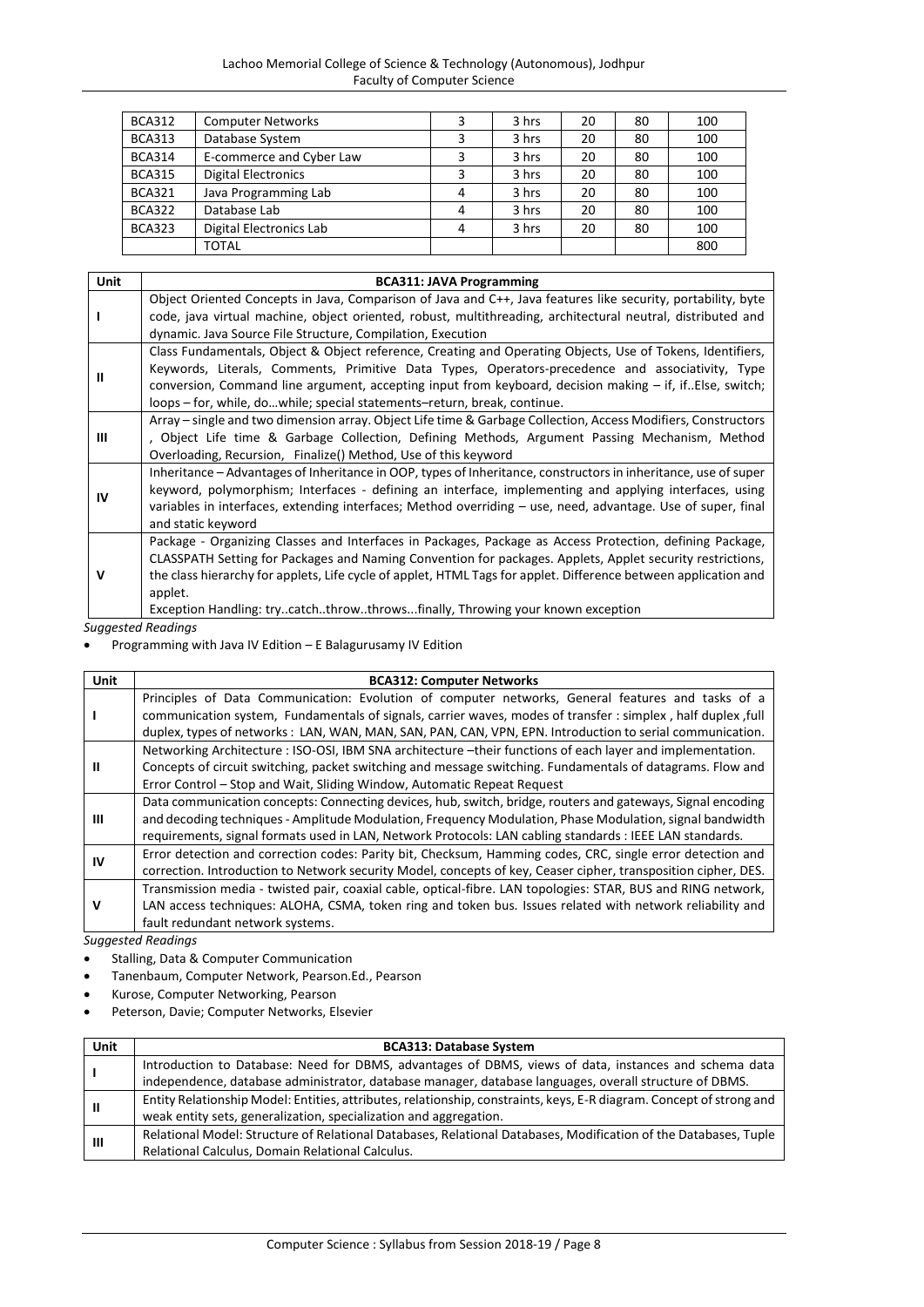| 1V | SQL - Basic structure - Clauses, data types, creating tables. Modification of the database - deletion, insertion,  |
|----|--------------------------------------------------------------------------------------------------------------------|
|    | updates. Retrieving data from tables, ordering, set operations - union, intersect, except, concept of NULL values, |
|    | nested subqueries - set membership, set comparison, exist and not exist operator, unique, not unique construct.    |
|    | Joins, equi-joins, non-equi-joins, self joins, outer joins. Aggregate functions - group by and having clause. Math |
|    | functions, string functions, group by clause. Indexes, views, granting and revoking permissions.                   |

- Database Concepts, Korth, Silbertz, Sudarshan, McGraw Hill
- Fundamentals of Database Systems, Elmasri, Navathe, Addision Wesley

| Unit | <b>BCA314: E-Commerce and Cyber Law</b>                                                                                                                                                                                                                                                                                                                             |
|------|---------------------------------------------------------------------------------------------------------------------------------------------------------------------------------------------------------------------------------------------------------------------------------------------------------------------------------------------------------------------|
|      | Electronic Commerce, Scope of the Internet and Web, Using the web to reach the customer, Benefits of E-<br>Commerce markets, Type of E-Commerce Technology, Types of E-Business Models and Markets, Types of E-                                                                                                                                                     |
|      | <b>Commerce Providers and Vendors</b>                                                                                                                                                                                                                                                                                                                               |
|      | E-Commerce Website Creation, Managing E-Commerce Website Development- Website Server, Developing                                                                                                                                                                                                                                                                    |
| Ш    | Commerce Site, Requirement for Site, Building the Site, Implementation of Site, Building Shopping Cart<br>Application, Mobile E-Commerce, Enhancing a Web Server with E-Commerce Application Development.                                                                                                                                                           |
| ш    | Implementing and Managing E-Commerce Site-Strategies, Techniques and Tools, Implementing merchandising<br>strategies, E-Commerce Databases, Applying and Managing E-Business Intelligence Tools for application<br>development, Types of Security Techniques, Building E-Commerce Trust Infrastructure.                                                             |
| IV   | E-Payments Technology- Payment Technologies Issues, E-payment through Smart Cards, E-payment system,<br>Digital Currencies, International E-Commerce Solutions-Auction resources, Smart Cards, Digital Wallets, Person<br>to Person payments, Micropayment System (eCash), Token value and store based credits.                                                     |
| ν    | Introduction to IT and Cyber laws, Cyber Crimes – Internet, Hacking, Cracking, Viruses, Virus Attacks,<br>Pornography, Software Piracy, Intellectual property rights, Legal System of Information Technology, Social<br>Engineering, Mail Bombs, Bug Exploits, Cyber Crime Investigation and Cyber Security etc., E-Mail Tracking, IP<br>Tracking, E-Mail Recovery. |

*Suggested Readings:*

Electronic Commerce : Pete loshin, John Vacca.

| Unit      | <b>BCA315: Digital Electronics</b>                                                                                                                                                                                                                                                                                                                                                                                                                                                                                                                      |
|-----------|---------------------------------------------------------------------------------------------------------------------------------------------------------------------------------------------------------------------------------------------------------------------------------------------------------------------------------------------------------------------------------------------------------------------------------------------------------------------------------------------------------------------------------------------------------|
|           | Number Systems and Codes: Number Systems: Decimal Number System, Binary Number System, Octal Number<br>System, Hexa-Decimal Number System, Inter-conversion methods. Binary Arithmetic: addition and subtraction,<br>Binary Codes: Weighted and Non-Weighted Codes, 8421 BCD Code, Excess-3 Code, Gray Code, ASCII and<br>EBCDIC.                                                                                                                                                                                                                       |
| Ш         | Boolean Algebra: Introduction to Logic. Logic Operations, AND, OR, NOT. Principle of Duality, AND Law, OR Law,<br>Law of Negation, Commutative Law, Associative Law, Distributive Law, De-Morgan's Theorem. Digital Circuits:<br>Introduction to Combinational and Sequential Circuits, Classification of Gates: Basic Gates, Universal Gates, And<br>Exclusive Gates. Minterms and Maxterms, Sum of Products (SOP) and Products of Sum (POS). Reduction<br>Techniques: Need of Reduction. Reduction by Boolean Algebra, Karnaugh Maps: 2,3,4 Variable. |
| Ш         | Combinational Circuits: Arithmetic Circuits: Half-Adder, Half-Subtractor, Full Adder, Full Subtractor, Parallel<br>Adder, 2's Compliment Adder-Subtractor. Multiplexers, De-Multiplexers, Decoders, Encoders, Magnitude<br>Comparator.                                                                                                                                                                                                                                                                                                                  |
| <b>IV</b> | Sequential Circuits: Flip-Flops: RS, D using NAND and NOR Gates, Introduction to Clock, & Timing Diagrams.<br>Gated Flip-Flops (Latches). J-K Flip-Flop, T-Flip-Flop, J-K Master Slave Flip-Flop. Registers: Buffer register, shift<br>register, SISO, SIPO, PISO, PIPO registers.                                                                                                                                                                                                                                                                      |
| v         | Sequential Circuits: Counters: Asynchronous and Synchronous; Ripple Up, Ripple Down Counters, Modulo<br>Counters. Design of Synchronous Counters. Memories: Classification of memories, Volatile and Non-Volatile<br>memories. Memory Technologies; Semiconductor, Magnetic and Optical Memories. RAM and ROM.                                                                                                                                                                                                                                          |

- Fundamentals of Digital Circuits, Kumar Anand. A., PHI New Delhi
- Modern Digital Electronics, Jain R. P., Tata Mc Graw Hill , New Delhi
- Digital Design, Mano Morris, M. , PHI, New Delhi
- Digital Computer Fundamentals, Bartee Thomas, C., Mc Graw Hill.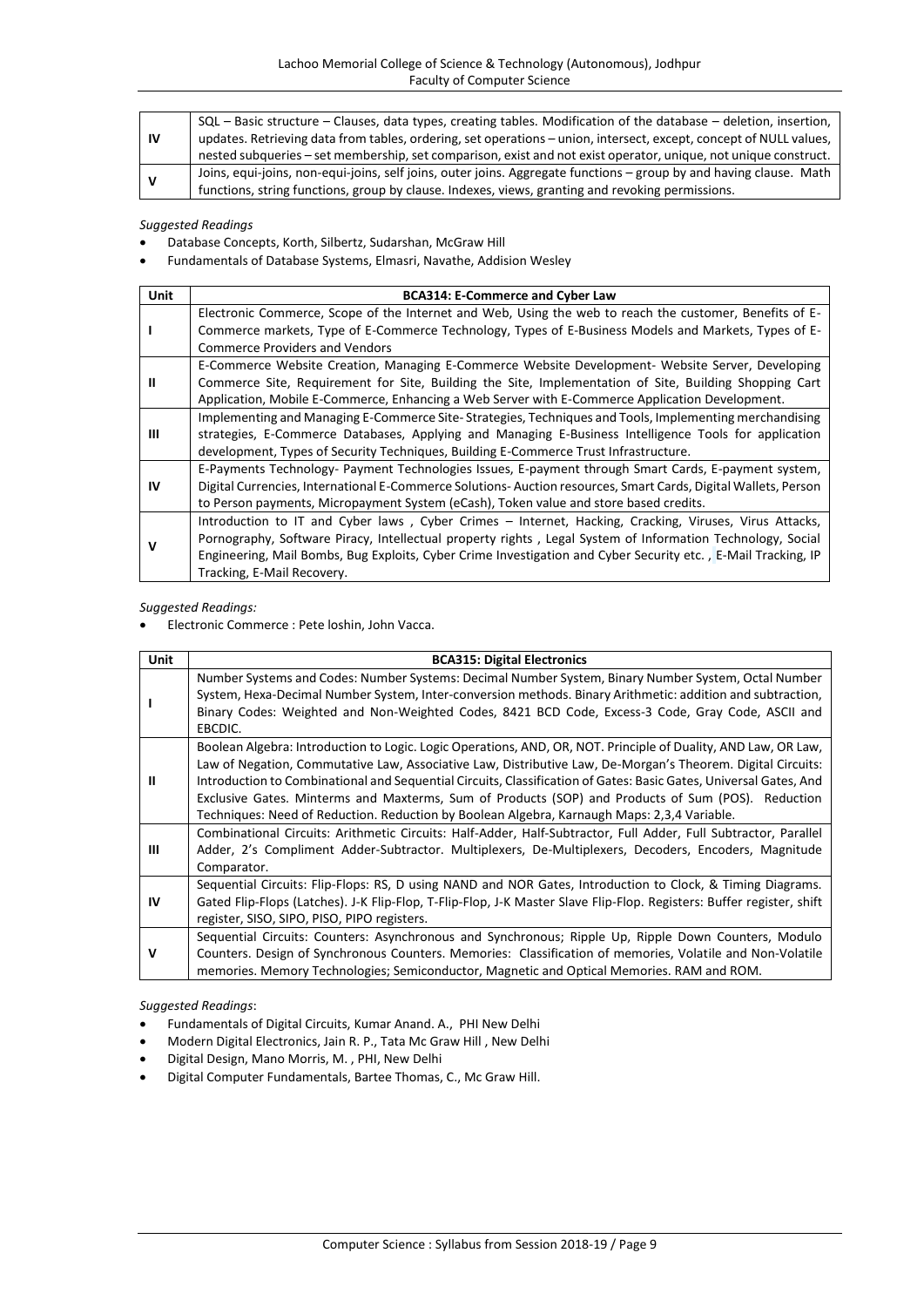#### **BCA321: JAVA LAB**

**Practical Exercises** Exercises based on Input/output statements, loops, if, switch, array(1d-2d), constructors, Method Overloading, static and this and final keywords, String and its inbuilt functions, inbuilt mathematical functions, Method Overriding, Abstract Class, Runtime polymorphism, Exception Handling (User defined also), finally block, package, applet.

# **BCA322: DATABASE SYSTEM LAB**

# **Practical Exercises**

Exercises based on creating table, inserting data into tables, viewing data in the tables, sorting data in table, deleting tuples from table, updating the contents of a table, modifying the structure of table, applying primary key, foreign key

and unique key constraints, computations on table data, oracle functions, grouping data from tables, subqueries, Joins

# **Practical Exercises**

# **BCA323: DIGITAL ELECTRONICS LAB**

Exercises based on Logic Gates:Verification of AND,OR,NOT,Universal Gates,Exclusive gates with 2 and more inputs, truh tables, NAND GATE as universal gate, Designing of logic circuits from equations. Boolean laws and postulates,demorgan's Theorem, Adder: Half adder, Full adder; Subtractor: Half , full subtractor; Encoder, Decoder, Multiplexer, Demultiplexer, 2-2 bit comparator, Sequential Circuits: RS latch,RS Flip flop,D latch,D flip Flop,J K Flip Flop, J K master slave flip flop with characteristic tables ad block, circuit diagrams;Registers:Buffer,Shift register, Counters: Asynchronous and Synchronous; Ripple Up, Ripple Down Counters, Modulo Counters.

|               |                                                                      | <b>BCA - IV Semester</b> |       |            |            |              |
|---------------|----------------------------------------------------------------------|--------------------------|-------|------------|------------|--------------|
| Code          | Description                                                          | Pd/w                     | Exam  | <b>CIA</b> | <b>ESE</b> | <b>TOTAL</b> |
| <b>BCA411</b> | <b>VB.NET</b>                                                        | 3                        | 3 hrs | 20         | 80         | 100          |
| <b>BCA412</b> | &<br>Oriented<br>Numerical<br>Computer<br><b>Statistical Methods</b> | 3                        | 3 hrs | 20         | 80         | 100          |
| <b>BCA413</b> | <b>Operating System</b>                                              | 3                        | 3 hrs | 20         | 80         | 100          |
| <b>BCA414</b> | <b>Computer Graphics</b>                                             | 3                        | 3 hrs | 20         | 80         | 100          |
| <b>BCA415</b> | <b>Computer Architecture</b>                                         | 3                        | 3 hrs | 20         | 80         | 100          |
| <b>BCA421</b> | VB.NET Lab                                                           | 4                        | 3 hrs | 20         | 80         | 100          |
| <b>BCA422</b> | Computer Graphics Lab                                                | 4                        | 3 hrs | 20         | 80         | 100          |
| <b>BCA423</b> | Computer Architecture Lab                                            | 4                        | 3 hrs | 20         | 80         | 100          |
|               | <b>TOTAL</b>                                                         |                          |       |            |            | 800          |

|             | <b>BCA411: VB.NET</b>                                                                                                                                                                                                                                                 |  |  |  |
|-------------|-----------------------------------------------------------------------------------------------------------------------------------------------------------------------------------------------------------------------------------------------------------------------|--|--|--|
| <b>Unit</b> |                                                                                                                                                                                                                                                                       |  |  |  |
|             | DOT NET Framework, Overview and Base Class Library, MSIL, Common Language Run Time (CLR), Events, .NET<br>Assemblies, Shared Assemblies, Advantages of Assemblies over Predecessors, Dynamic Link Library (DLL),<br>Namespaces, Visual Studio IDE                     |  |  |  |
| Ш           | Variables, Data types, Operators, Control Structures: if-then-else, Select Case, for-next, for EachNext, Do loop,<br>WhileEnd While, Type Conversions, Functions, Subroutines, , Error Handling and Debugging                                                         |  |  |  |
| Ш           | Array: One dimensional, two dimensional, variable size arrays, System. Array class, Array list class, Building<br>Windows Application: button, checkbox, checkedlistbox, colordialog, combobox, datetimepicker, label, listbox,<br>listview, picturebox, progressbar. |  |  |  |
| IV          | Controls: Radiobutton, textbox, masked text box, rich text box, numeric up-down, treeview, tooltip, timer, Tab<br>control, panel, group box, menu strip, status strip, tool strip, openfiledialog, savefiledialog, folderbrowserdialog.                               |  |  |  |
|             | Basic Idea of ADO.NET, OleDbConnection, OleDbCommand, OleDbDataReader, OleDbDataAdapter, Dataset,<br>Datatable, Datarow, Datacolumn. Using Data controls: Datagridview, binding source, binding navigator.                                                            |  |  |  |

- The Visual Basic. NET Bible by Bill Evjen, Jason Beres and et al. ISBN: 0764548263
- ASP.NET Bible by mridulaParihar and et al. ISBN: 0764548166

| Unit | <b>BCA412: Computer Oriented Numerical and Statistical Method</b>                                                                                                                                                                            |
|------|----------------------------------------------------------------------------------------------------------------------------------------------------------------------------------------------------------------------------------------------|
|      | Significant digits, floating point representation of numerals, arithmetic operations with normalized floating point<br>number-addition, subtraction, multiplication and division, errors in numerical computation. Pitfalls in<br>computing. |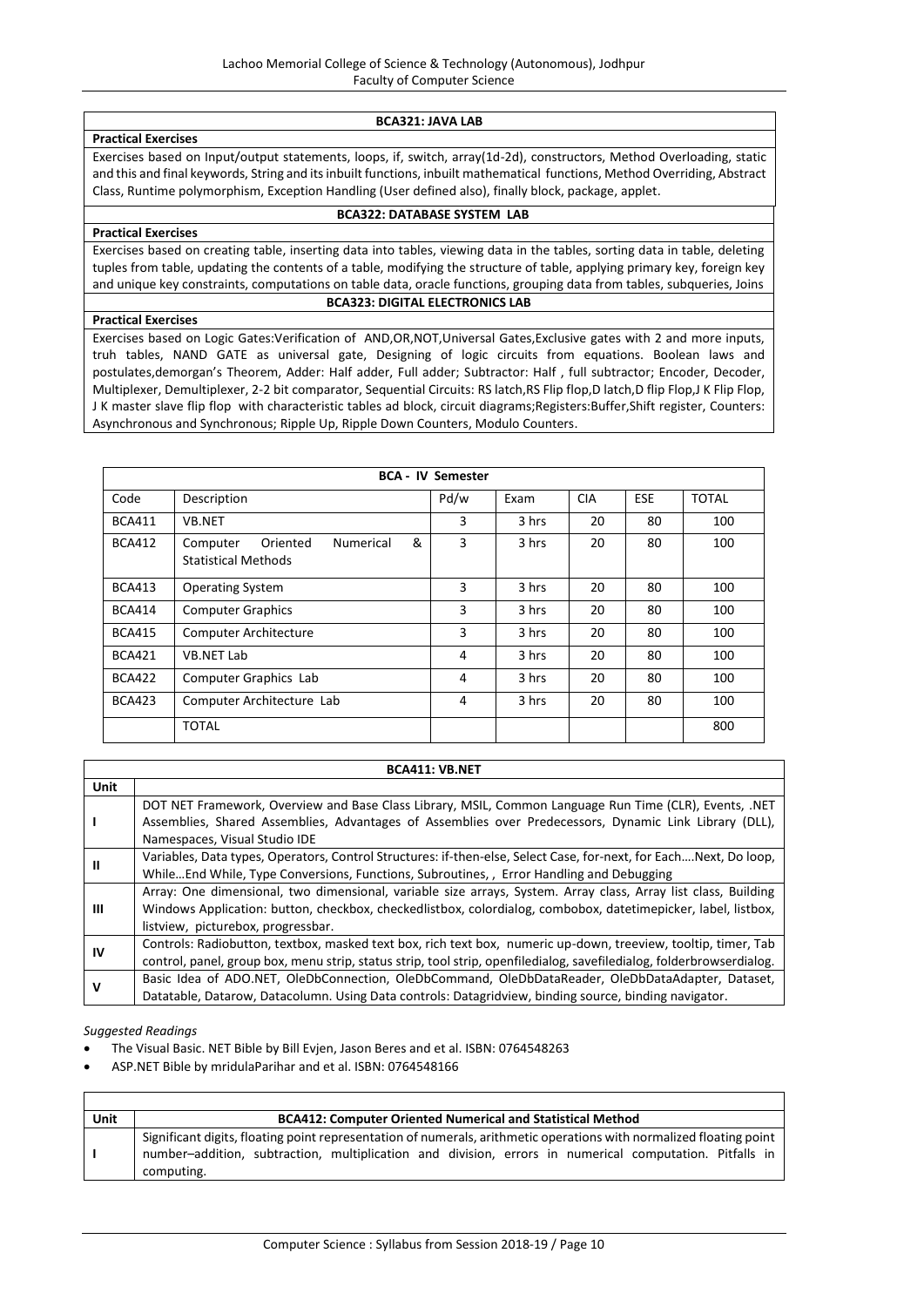| Ш  | Initial approximation of roots, Descate's rule of sign, Iterative Methods - Bisection, Regula-Falsi, Newton<br>Raphson, method of successive approximations, Concepts of roots synthetic division, value and values of<br>derivative of a polynomial by synthetic division. |
|----|-----------------------------------------------------------------------------------------------------------------------------------------------------------------------------------------------------------------------------------------------------------------------------|
|    |                                                                                                                                                                                                                                                                             |
|    | Solution of ordinary differential equations - Taylor's method, Euler's method, RungeKutta second and fourth                                                                                                                                                                 |
| Ш  | order method, Picard's method, modified Euler's method. Numerical Integration - Introduction, Trapezoidal rule,                                                                                                                                                             |
|    | Simpson's 1/3 and 3/8 rule.                                                                                                                                                                                                                                                 |
|    | Solution of simultaneous linear equation: Gauss elimination method, Pivoting, ill conditioned equations,                                                                                                                                                                    |
| IV | Refinement of solution, Gauss Seidal iterative method. Curve fitting - Method of least squares, fitting of straight                                                                                                                                                         |
|    | lines, polynomials, exponential curves.                                                                                                                                                                                                                                     |
|    | The basic concepts: Variables and Attributes, Statistics, Population and sample, complete enumeration vs                                                                                                                                                                    |
|    | sample surveys, probability and purposive sampling, simple random sampling Frequency distributions:                                                                                                                                                                         |
| v  | Frequency distributions, histograms, Frequency polygons, frequency curves, cumulative frequency, distributions,                                                                                                                                                             |
|    | ogives, Measure of Central Tendency, Median, mode, arithmetic mean                                                                                                                                                                                                          |
|    |                                                                                                                                                                                                                                                                             |

- Computer Oriented Numerical Methods, R S Salaria, Khanna Publication
- Computer Oriented Numerical Methods, P Thangaraj, PHI Publication
- Computer Oriented Numerical Methods, V Rajaraman, Prentice Hall India
- $\bullet$

| Unit | <b>BCA413: Operating System</b>                                                                                                                                                                                                                                                             |
|------|---------------------------------------------------------------------------------------------------------------------------------------------------------------------------------------------------------------------------------------------------------------------------------------------|
|      | Introduction: Definition of Operating System, Types of operating systems: Batch Systems, Multi programming,<br>Multiuser, Multitasking, Time-sharing, Spooling, Parallel, Distributed and Real-time systems, Operating System                                                               |
|      | Concepts, Operating System Services, System calls.                                                                                                                                                                                                                                          |
|      | Process Management: Process concept, Process States, Representation of process (PCB), Process Scheduling,<br>CPU Scheduling: Scheduling Criteria, Scheduling Algorithms, Algorithm evaluation.                                                                                              |
| ш    | Memory Management: Contiguous, Non contiguous, Swapping, Fragmentation, Compaction, Paging,<br>Segmentation, Virtual memory management, Demand paging, Page replacement and Virtual memory concepts,<br>Introduction to Thrashing.                                                          |
| ΙV   | The Deadlock problem, Characterization (Hold and wait, Circular Wait, No Pre-emption, No sharing of resources),<br>Prevention, Avoidance: (RAG And Wait for Graph), Detection and Recovery from Deadlock: (Banking algorithm<br>and detection algorithm), Concept of Fork and Join methods. |
|      | Process concurrency, Concept of concurrency, cooperating process, precedence graph, Critical section problem,<br>Mutual exclusion, semaphores, classical process (Reader Writer problem, Consumer producer problem, Dining<br>Philosopher problem), Inter Process Communication             |

# *Suggested Readings*

Operating System Concepts Abraham Silberschatz, Peter Baer Galvin, Greg Gagne, John Wiley & Sons Inc.

| <b>Unit</b> | <b>BCA414: Computer Graphics</b>                                                                                           |
|-------------|----------------------------------------------------------------------------------------------------------------------------|
|             | Introduction: fundamentals of Computer Graphics, point, dot, pixel, Resolution, Elements of graphics                       |
|             | workstation. Video Display Devices-Raster Scan Systems Random Scan systems, aliasing problem and solution                  |
|             | techniques, Input devices. Graphics Coordinate Representations, Concepts of video memory and frame buffer.                 |
|             | Algorithms: Line drawing algorithms- DDA Algorithm, Bresenham's Line Algorithm, Circle: Midpoint Circle                    |
| Ш           | Algorithm. Polygons, convex and convex polygons. Inside-Outside tests, Polygon fill algorithms: Boundary fill              |
|             | Algorithm, Flood fill Algorithm.                                                                                           |
|             | Graphics Primitives: Primitive Operations, The display file interpreter-Normalized Device Coordinates,                     |
|             | Display- File structure. Display – file algorithm. Display control and Polygon representation. Attributes of               |
| Ш           | output primitives: character generation, Line attributes - Line type. Line width, Pen and Brush options. Line              |
|             | Color. Color and gray scale levels. Color-tables. Gray scale. Area- Fill Attributes- Fill styles. Pattern fill. Soft fill. |
|             | <b>Character Attributes.</b>                                                                                               |
|             | Text attributes, curve attributes                                                                                          |
|             | Geometric Transformations: Matrices. Translation, Scaling, Rotation Transformations.                                       |
| IV          | Homogeneous Co-ordinates. Composite Transformation. Rotation and scaling about an arbitrary point.                         |
|             | Other transformations: reflection and shearing. Inverse Transformations.                                                   |
| v           | 2-D Viewing- The viewing pipeline. Viewing co-ordinate, Reference Frame. Window to viewports co-ordinate                   |
|             | transformation, 2-D Viewing functions. Clipping operations point clipping, Cohen- Sutherland Line Clipping                 |
|             | algorithm, Sutherland Hodgmann polygon clipping algorithm.                                                                 |

- Computer Graphics Hearn & Baker
- Computer Graphics by Steven Herrington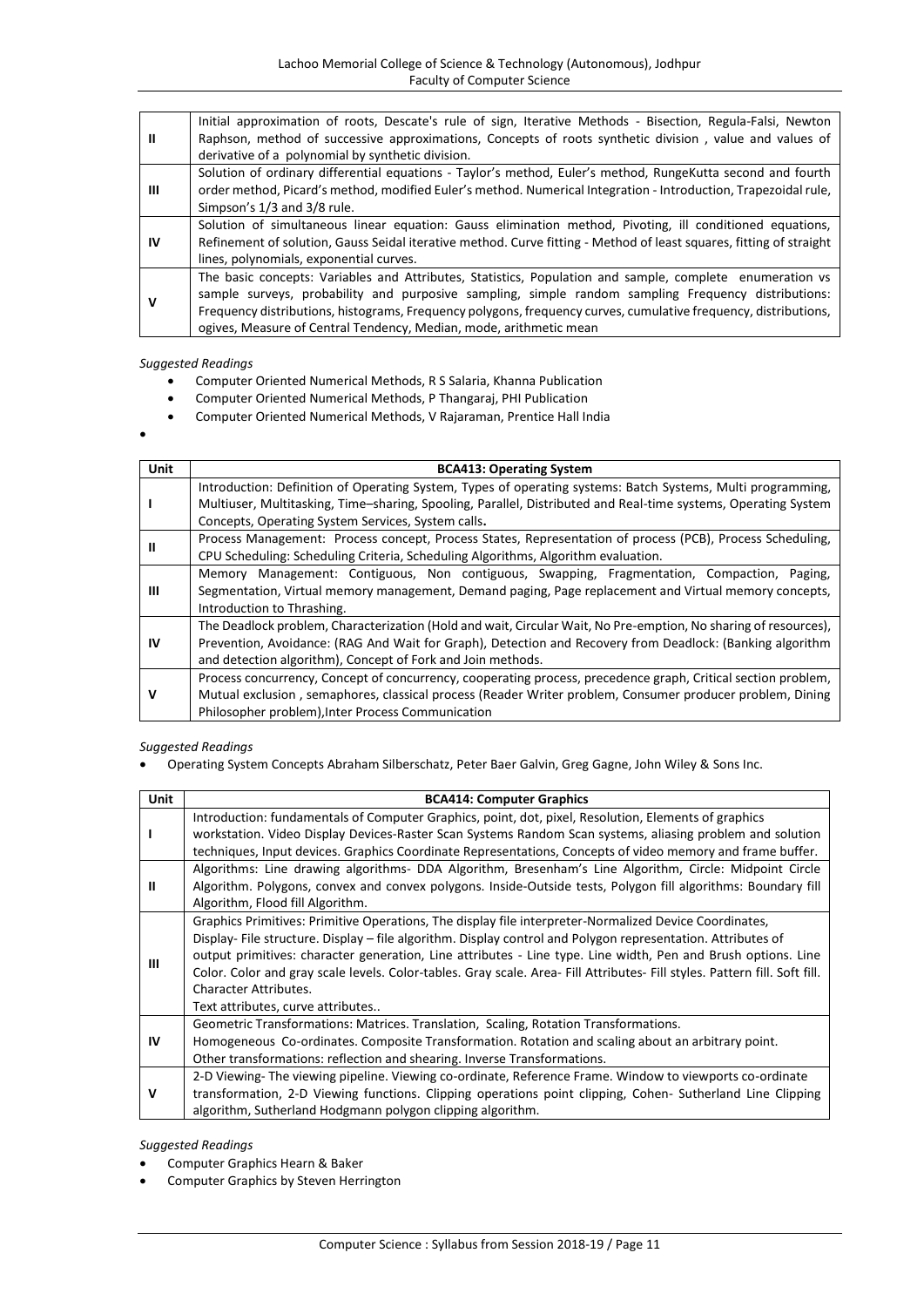| Unit | <b>BCA415: Computer Architecture</b>                                                                               |
|------|--------------------------------------------------------------------------------------------------------------------|
|      | Register Transfer Language: Inter-register transfer; Parallel, Serial & Bus Transfer. Memory Transfer. Arithmetic, |
|      | logic & shift micro-operations. Control Functions. Machine and Instruction cycles                                  |
|      | I/O Architecture: I/O devices and their controllers: LED Display & Hex Keyboard.                                   |
| Ш    | Peripheral Devices. I/O interface. Microprocessor Interface, Elementary concepts of Isolated IO and Memory         |
|      | mapped IO. Modes of Transfer: Asynchronous data transfer: strobe control, handshaking. DMA                         |
| ш    | CPU organization: Address, data & Control bus. Processor bus organization. ALU: Arithmetic and logic circuit.      |
|      | Stack organization. Instruction format and Addressing Modes.                                                       |
| ιv   | Microprogram control organization: control memory, Address sequencing: mapping of macro-operation,                 |
|      | subroutines. Microprogram Example, microinstruction format. Microprogram sequencer.                                |
|      | Microprocessor system: Introduction to microcomputer system.                                                       |
| ν    | Pins of 8085 microprocessor, Block diagram of 8085 microprocessor. Programming model of 8085. Assembly             |
|      | language structure of 8085.                                                                                        |

- Computer System Architecture. Manno M. PHI
- Introduction to Microprocessors, Leventhal, L.A, Prentice Hall of India
- Introduction to Microprocessors, Mathur, A.P., Tata McGraw Hill

#### **BCA421: VB.NET LAB**

# **Practical Exercises**

Exercises based on Events such as Click, Indexchangedetc, Controls like button,textbox,checkbox, etc, Control structures like for..next,while,do while etc, Arrays so as to accept the input and process the data

#### **BCA422: COMPUTER GRAPHICS LAB**

# **Practical Exercises**

Exercises based on inbuilt graphic functions, line drawing algorithms, polygon fill algorithms, transformation(translation, scaling, rotation), simple animation

# **BCA423: COMPUTER ARCHITECTURE LAB**

**Practical Exercises**

Exercises based on Data transfer group: Move, load, store, memory references, Arithmetic Group, Logical bit manipulation programs, Branch and subroutines, Stack and interrupts

|               | <b>BCA - V Semester</b>       |      |       |            |            |              |
|---------------|-------------------------------|------|-------|------------|------------|--------------|
| Code          | Description                   | Pd/w | Exam  | <b>CIA</b> | <b>ESE</b> | <b>TOTAL</b> |
| <b>BCA511</b> | ASP.NET                       | 3    | 3 hrs | 20         | 80         | 100          |
| <b>BCA512</b> | Organization Behaviour        | 3    | 3 hrs | 20         | 80         | 100          |
| <b>BCA513</b> | <b>LINUX Operating System</b> | 3    | 3 hrs | 20         | 80         | 100          |
| <b>BCA514</b> | Internet Programming          | 3    | 3 hrs | 20         | 80         | 100          |
| <b>BCA515</b> | System Analysis and Design    | 3    | 3 hrs | 20         | 80         | 100          |
| <b>BCA521</b> | ASP.NET Lab                   | 4    | 3 hrs | 20         | 80         | 100          |
| <b>BCA522</b> | LINUX Lab                     | 4    | 3 hrs | 20         | 80         | 100          |
| <b>BCA523</b> | Internet Programming Lab      | 4    | 3 hrs | 20         | 80         | 100          |
|               | <b>TOTAL</b>                  |      |       |            |            | 800          |

| Unit | <b>BCA511: ASP.NET</b>                                                                                                                                                                                                                                                                                                                                                     |
|------|----------------------------------------------------------------------------------------------------------------------------------------------------------------------------------------------------------------------------------------------------------------------------------------------------------------------------------------------------------------------------|
|      | Anatomy of .NET, .NET Base Classes, Microsoft Intermediate Language, CLR, Client Server model, IIS Web Server,<br>Namespaces, ASP.NET: How the ASP.NET works, Basics of ASP.NET, Creating and Deploying the ASP.NET<br>applications, Concept of Code behind, Use of Web Applications using ASP.NET, Difference between Windows and<br>Web Applications.ASP.NET directives. |
| Ш    | ASP.NET: Web forms, Web Controls categories: server Controls and Web Controls: Label, Textbox, CheckBox and<br>CheckBoxList, RadioButton and RadioButton List, ListBox and DropDownList, Table, Image, Hyperlink, HiddenField,<br>FileUpload. RichWeb Controls: AdRotator, Calendar, TreeView, TabStrip.Concept of Master Page and Navigation<br>Controls.                 |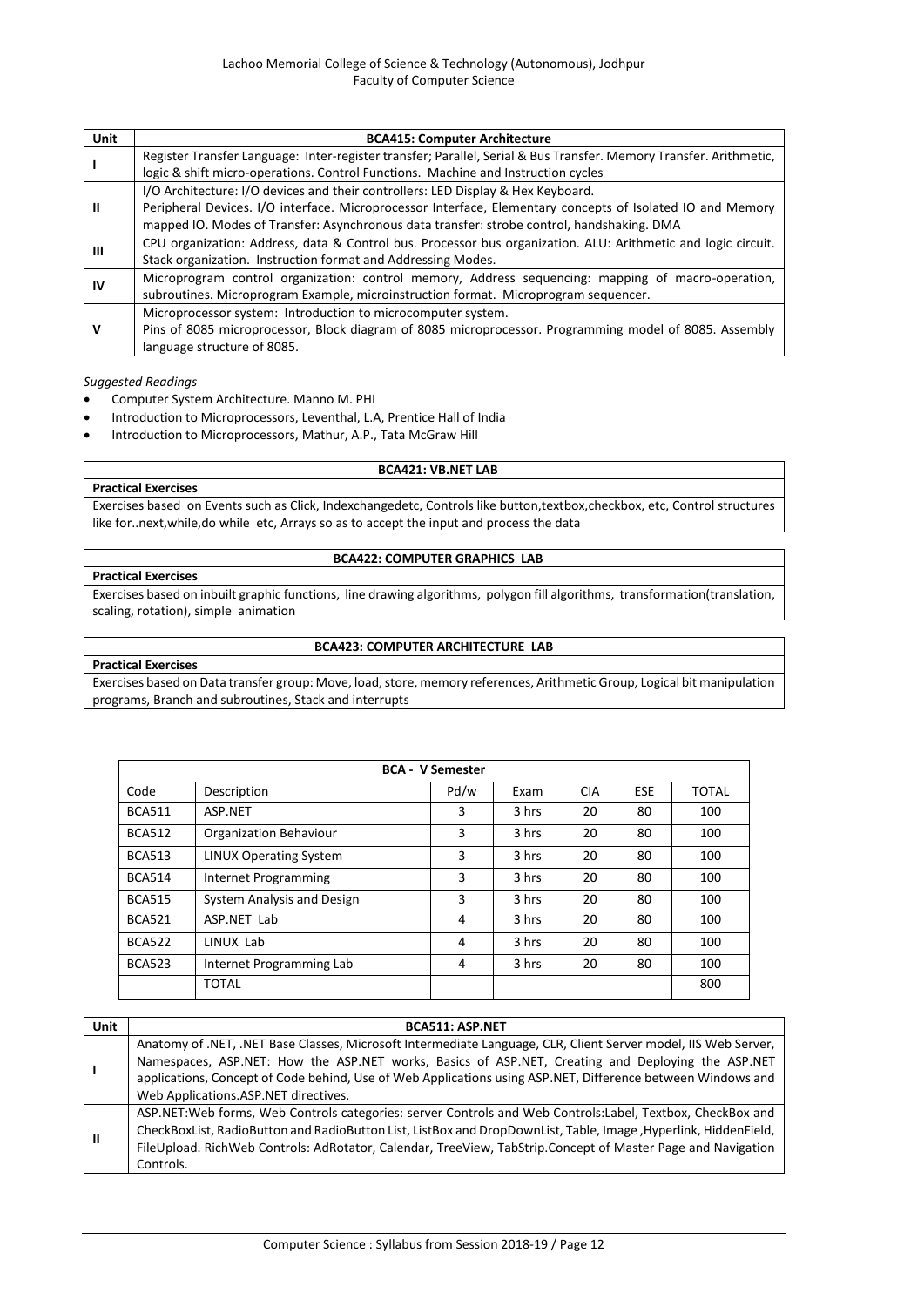|    | Validation Controls: Need of Validation Control, Various Controls like Require Field, Compare, Range,       |  |  |  |  |
|----|-------------------------------------------------------------------------------------------------------------|--|--|--|--|
| Ш  | RegularExpression, Custom, Validation Summary, Dynamic controls. Debugging ASP.NET pages: Error Handling:   |  |  |  |  |
|    | Custom Error Page, Using Debugging Tools: Debugger and Trace Facility.                                      |  |  |  |  |
|    | ASP.NET Database Programming, Introducing ADO.NET, ADO .NET Object Models, Communicating with OLEDB         |  |  |  |  |
| ΙV | Data Sources Using ADO.NET, Working with Datagrids.                                                         |  |  |  |  |
|    | Data binding with different controls. Data Command, Data Reader objects.                                    |  |  |  |  |
|    | Web Services: Concept of web services, Infrastructure for Web services.                                     |  |  |  |  |
| v  | ASP.NET Security: IIS security: Authentication, Authorization and Impersonation using Session State.ASP.NET |  |  |  |  |
|    | Application Configuration, Web.Config, Global.asax file.                                                    |  |  |  |  |

ASP.NET Bible

|             | <b>BCA512:Organization Behaviour</b>                                                                                                                                              |  |  |  |  |
|-------------|-----------------------------------------------------------------------------------------------------------------------------------------------------------------------------------|--|--|--|--|
| <b>Unit</b> |                                                                                                                                                                                   |  |  |  |  |
|             | Introduction to O.B- meaning, definitions, nature and scope of O.B, objectives, importance of O.B, contributory<br>disciplines to OB.                                             |  |  |  |  |
| Ш           | Foundation of individual behaviour - Personality-Meaning, types, Perception- definition, Meaning, Factor<br>influencing Perception, common perceptual errors, Process, Attitudes. |  |  |  |  |
| Ш           | Motivation – Meaning, Definitions, Importance, early theories of motivation, Group dynamics                                                                                       |  |  |  |  |
| IV          | Leadership – Meaning and definition, characteristics, styles and Importance. Work stress, Counselling-types and<br>importance.                                                    |  |  |  |  |
| v           | Organizational Change- Meaning, types, Importance, Process, Resistance to change, Overcoming resistance to<br>change.                                                             |  |  |  |  |

# *Suggested Readings*

Management & Organization- Louis A. Allen, McGraw Hill, publications

- Management & Organization- C.B. Gupta, Sultan Chand Publications
- Management: A Global Perspective, Koontz & Weirich, McGraw Hill publications
- Management- Koontz & O' Donnel, Tata McGraw Hill publications
- Essentials of Management- Massie, Prentice Hall publications

| <b>BCA513: LINUX Operating System</b> |                                                                                                                                                                                                                                      |  |  |  |
|---------------------------------------|--------------------------------------------------------------------------------------------------------------------------------------------------------------------------------------------------------------------------------------|--|--|--|
| Unit                                  |                                                                                                                                                                                                                                      |  |  |  |
|                                       | Introduction to the Concept of Open Source Software, Linux Overview, History of Linux, Linux distributions,<br>architecture, Linux file system (inode, Super block, Mounting and Unmounting), Kernel, Introduction to Linux          |  |  |  |
|                                       | Processes and System calls.                                                                                                                                                                                                          |  |  |  |
| Ш                                     | Introduction to Shell, Various shells, shell customization, vi editor, Linux files and the file structure, listing,<br>displaying and printing files, managing directories, File and Directory operations, Essential Linux commands, |  |  |  |
|                                       | Internal and External commands, Archiving and compressing files.                                                                                                                                                                     |  |  |  |
|                                       | I/O redirection and Piping, Simple filters commands - grep, head, tail, cut, paste, sort, uniq. Processes:                                                                                                                           |  |  |  |
| Ш                                     | background process, premature termination of process, process priorities, process scheduling, nohup command.                                                                                                                         |  |  |  |
|                                       | Compiling C Programs in Linux Environment                                                                                                                                                                                            |  |  |  |
|                                       | Shell programming: Interactive scripts. Shell variables, assigning values to variables, positional parameters,                                                                                                                       |  |  |  |
| IV                                    | command line arguments, arithmetic in shell script, exit status of a command. sleep and wait, script termination,                                                                                                                    |  |  |  |
|                                       | Taking decisions, Loop Control Structure, Shell Metacharacters, Shell Miscellany                                                                                                                                                     |  |  |  |
| v                                     | File Ownerships and access permissions, changing permissions and ownerships, User and its Home directory,                                                                                                                            |  |  |  |
|                                       | Booting and Shutting down, Boot Loaders, LILO, GRUB, Bootstrapping, init Process, System services, init and run                                                                                                                      |  |  |  |
|                                       | levels                                                                                                                                                                                                                               |  |  |  |

- Linux: The Complete Reference[, Richard Petersen](http://www.amazon.com/s/ref=dp_byline_sr_book_1?ie=UTF8&field-author=Richard+Petersen&search-alias=books&text=Richard+Petersen&sort=relevancerank)
- Design of the UNIX Operating System Maurice J. Bach, AT&T Bell Labs.
- Unix shell programming, Yashwant Kanetkar, BPB Publications.

| Unit | <b>BCA514: Internet Programming</b>                                                                                |                                                                                                                    |           |                                                                                                                        |     |    |        |      |        |     |             |
|------|--------------------------------------------------------------------------------------------------------------------|--------------------------------------------------------------------------------------------------------------------|-----------|------------------------------------------------------------------------------------------------------------------------|-----|----|--------|------|--------|-----|-------------|
|      |                                                                                                                    |                                                                                                                    |           | Creating Forms, The <form>tag, Named Input fields, Drop down and list boxes, Hidden, Text, Text Area, Password,</form> |     |    |        |      |        |     |             |
|      |                                                                                                                    |                                                                                                                    |           | File Upload, Button, Submit, Reset, Radio, Checkbox, Select, Option, Forms and Scripting, Action Buttons, Grouping     |     |    |        |      |        |     |             |
|      |                                                                                                                    |                                                                                                                    |           | related fields, Disabled and read-only fields, Form field event handlers, Passing form data.                           |     |    |        |      |        |     |             |
| Ш    | Concepts                                                                                                           | of                                                                                                                 | Scripting | language,                                                                                                              | use | of | client | site | script | for | validation. |
|      |                                                                                                                    | JavaScript: Introduction, Client-Side JavaScript, JavaScript Objects. Operators: Assignment Operators, Comparison  |           |                                                                                                                        |     |    |        |      |        |     |             |
|      | Operators, Arithmetic Operators, Logical Operators, Short-Circuit Evaluation, String Operators, Special Operators, |                                                                                                                    |           |                                                                                                                        |     |    |        |      |        |     |             |
|      |                                                                                                                    | ?: (Conditional operator). Statements: break, comment, continue, delete, do-while, for, for-in, if-else, labelled, |           |                                                                                                                        |     |    |        |      |        |     |             |
|      | return, switch, while.                                                                                             |                                                                                                                    |           |                                                                                                                        |     |    |        |      |        |     |             |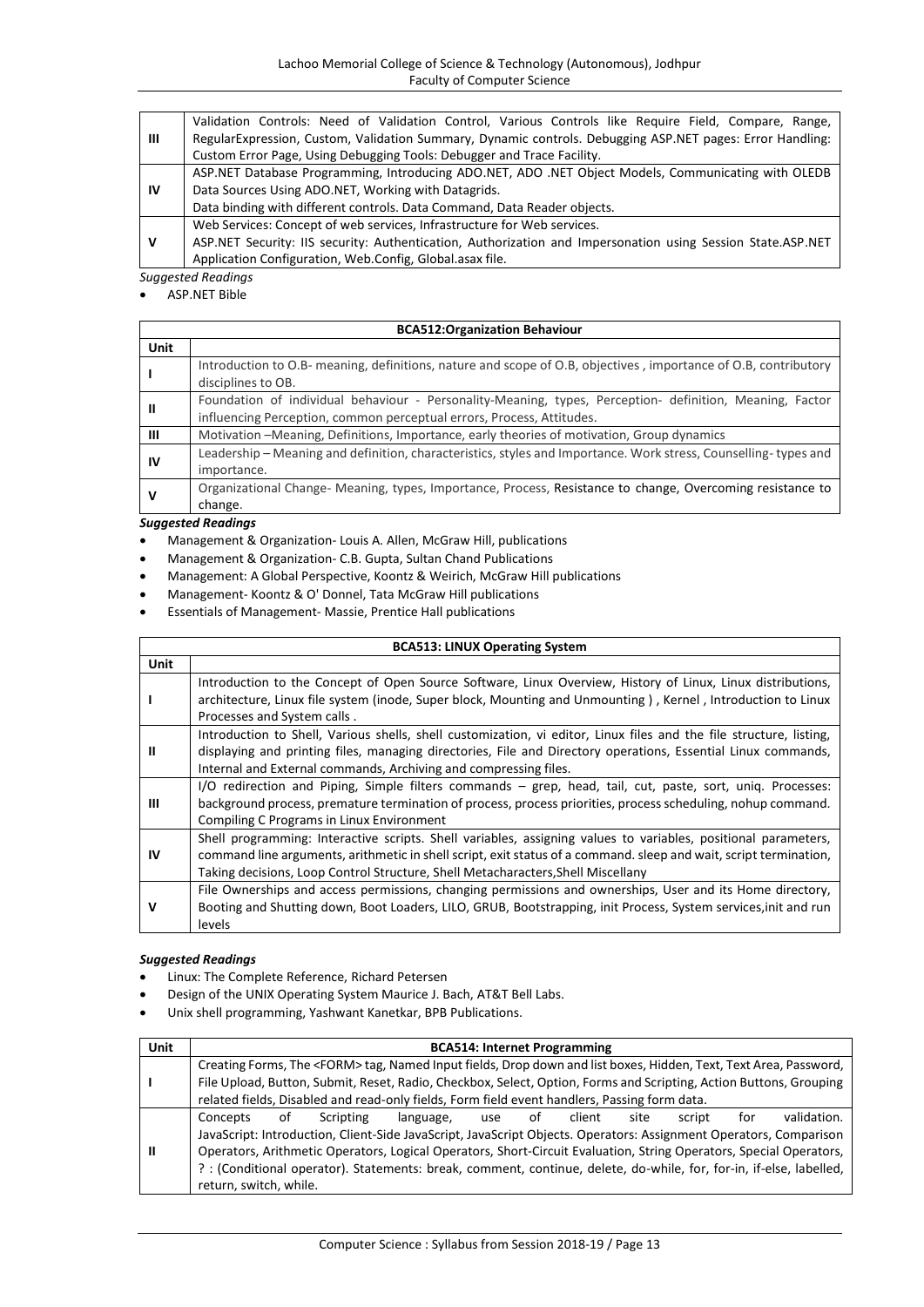| Ш  | Properties and Methods of Each: Array, Boolean, Date, Function, Math, Number, Object, String, regExp Document<br>and its associated objects : document, Link, Area, Anchor, Image, Applet, Layer Events and Event Handlers : General<br>Information about Events, Defining Event, Handlers, event, onAbort, onBlur, onChange, onClick, onDblClick,<br>onDragDrop, onError, onFocus, onKeyDown, onKeyPress, onKeyUp, onLoad, onMouseDown, onMouseMove,<br>onMouseOut, onMouseOver, onMouseUp, onMove, onReset, onResize, onSelect, onSubmit, onUnload. |
|----|-------------------------------------------------------------------------------------------------------------------------------------------------------------------------------------------------------------------------------------------------------------------------------------------------------------------------------------------------------------------------------------------------------------------------------------------------------------------------------------------------------------------------------------------------------|
| IV | Understanding the CSS Box Formatting Model, Element Padding, Element Borders, Border Width, Border Style,<br>Border Color, Border Spacing, Element Margins, Dynamic Outlines. Understanding Positioning Methods, Static<br>Positioning, Relative Positioning, Absolute Positioning, Fixed Positioning, Specifying an Element's Position, Floating<br>Elements, Controlling an Element's Size, Specifying an Exact Size, Specifying a Minimum or Maximum Size,<br>Controlling Overflow, Element Layers, Controlling Visibility.                        |
| v  | Server site web technologies, Concept of web server and its various protocols. Different structure available for web<br>technologies: IIS, Apache. Introduction to server site scripting language PHP on WAMP architecture. Getting and<br>processing data from HTML page. Database Connecting with MySql Database.                                                                                                                                                                                                                                   |

Web Standards Programmer's Reference: Steven M. Schafer

|      | <b>BCA515: System Design and Analysis</b>                                                                                                                                                                                                                                                                                                                              |  |  |  |  |
|------|------------------------------------------------------------------------------------------------------------------------------------------------------------------------------------------------------------------------------------------------------------------------------------------------------------------------------------------------------------------------|--|--|--|--|
| Unit |                                                                                                                                                                                                                                                                                                                                                                        |  |  |  |  |
|      | System Concept: Definition, Characteristics of a System: Organization, Interaction, Interdependence, Integration,<br>Central Objective. Elements of a System: Outputs and Inputs, Processor(S), Control, Feedback, Environment,<br>Boundaries and Interfaces. Types of Systems: Physical or Abstract Systems, Open and Close Systems, Man-Made<br>Information Systems. |  |  |  |  |
| Ш    | System Development Life Cycle, Considerations for Candidate System: Technical Factors, Behavioral Factors,<br>Political Considerations, Economic Factors. Planning and Control for System Success, Prototyping, Role of System<br>Analyst.                                                                                                                             |  |  |  |  |
| ш    | Information Gathering: Various Methods, Tools of Structured Analysis: Data-flow Diagram, Decision Tree,<br>Structured English, Decision Tables, Data Dictionary, Feasibility Study.                                                                                                                                                                                    |  |  |  |  |
| IV   | System Design: Definition, Types of System Design: Logical and Physical Design. Design Methodologies: Structured<br>Design, Form-Driven Methodology-IPO Charts, Structured Walkthrough. File Organization: Sequential Organization<br>Indexed Sequential Organization, Inverted List Organization. Logical and Physical views of Data. Input Output form<br>Design.    |  |  |  |  |
| v    | System Implementation: Need of Testing, Test Plan, Quality Assurance, Trends in Testing, Audit Trails, Post<br>Implementation Review. Security and Recovery in System Development: System Security, Threats to System<br>Security, Control Measures, Disaster/Recovery Plannings: Ethics in System Development.                                                        |  |  |  |  |

#### *Suggested Readings*

System Analysis and Design, Elias M Awad

# **BCA521: ASP.NET LAB Practical Exercises** Exercises based on Serverside web form controls: label, textbox, button, radiobutton, checkbox, dropdownlist, listbox with their events, Client side validation controls: required filed, range, compare, regular expression, custom , validation summary, Database handling with MS-Access. Insert, update, delete and select operation, Login and logout implementation using session

|                | <b>BCA522: LINUX LAB</b>                                                                                                                                                                                                                                                                              |
|----------------|-------------------------------------------------------------------------------------------------------------------------------------------------------------------------------------------------------------------------------------------------------------------------------------------------------|
| <b>SNo</b>     | <b>Practical Exercises</b>                                                                                                                                                                                                                                                                            |
|                | Assignment based on installation of Linux Operating System.                                                                                                                                                                                                                                           |
| $\overline{2}$ | Assignment based on vi editor, Linux files and the file structure, listing, displaying and printing files, managing<br>directories, File and Directory operations, Essential Linux commands, Internal and External commands, Archiving and<br>compressing files.                                      |
| 3              | Assignment based on Compiling and Executing C Programs in Linux Environment.                                                                                                                                                                                                                          |
| 4              | Assignment based on Shell programming, shell variables, assigning values to variables, positional parameters,<br>command line arguments, arithmetic in shell script, exit status of a command, sleep and wait, script termination,<br>Taking decisions, Loop Control Structure, Shell Metacharacters. |
| 5              | Assignment based on File Ownerships and access permissions, changing permissions and ownerships, User and its<br>Home directory, Booting and Shutting down, Boot Loaders, LILO, GRUB, Bootstrapping, init Process, System services,<br>init and run levels.                                           |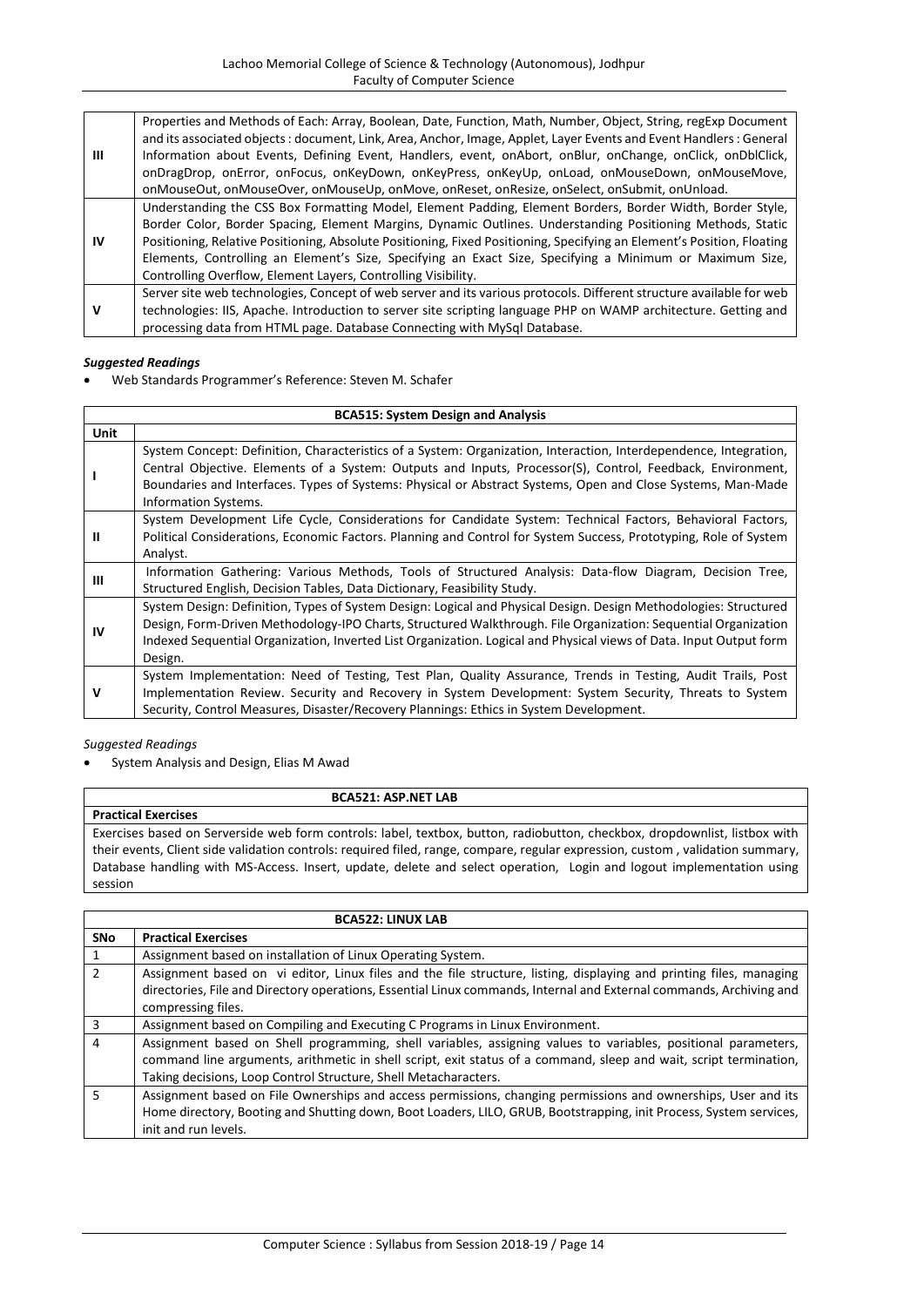#### **BCA523: INTERNET PROGRAMMING**

# **Practical Exercises**

Exercises based on each html control like Text, Password, Checkbox, Radio, Combobox, Listbox, Textarea, Button, Submit and Reset, Exercises of JavaScript with functions, control statements in JavaScript, Implicit Objects in Java Script, different event handling of controls, CSS formatting and positioning, introductory server side PHP Script.

|               | <b>BCA - VI Semester</b>             |     |       |            |            |              |  |  |
|---------------|--------------------------------------|-----|-------|------------|------------|--------------|--|--|
| Code          | Description                          | Pd/ | Exam  | <b>CIA</b> | <b>ESE</b> | <b>TOTAL</b> |  |  |
|               |                                      | w   |       |            |            |              |  |  |
| <b>BCA611</b> | Software Engineering                 |     | 3 hrs | 20         | 80         | 100          |  |  |
| <b>BCA612</b> | <b>Information System Management</b> | 3   | 3 hrs | 20         | 80         | 100          |  |  |
| <b>BCA621</b> | Colloquium Lab                       | 4   | 3 hrs | 20         | 80         | 100          |  |  |
| <b>BCA622</b> | <b>Major Project</b>                 | 4   | 3 hrs | 40         | 160        | 200          |  |  |
|               | TOTAL                                |     |       |            |            | 500          |  |  |

| Unit | <b>BCA611: Software Engineering</b>                                                                                   |
|------|-----------------------------------------------------------------------------------------------------------------------|
|      | Introduction, Software Engineering, Software Process, Characteristics of Software Process, Development Process        |
|      | Models- waterfall, prototyping, iterative, spiral. Project Management Process, Inspection Process, Software           |
|      | Configuration Management process, Requirement Change Management process.                                              |
| Ш    | Software Requirement Specification (SRS)- Problem analysis, structuring information, Data flow diagram, entity        |
|      | relationship diagram and data dictionary, structured analysis, Characteristics and component of (SRS).                |
|      | Planning a Software Project-Cost estimation, Single variable model, COCOMO model, software size estimation,           |
| ш    | Project scheduling and milestones, Verification & Validation.                                                         |
|      | Software Architecture, Role views, Function oriented design – Top down and Bottom up strategies. Coupling,            |
|      | Cohesion. Concept of Object Oriented Analysis and Design                                                              |
|      | Coding- Standard guideline for coding, Structured Programming, Object oriented programming, Information               |
| IV   | Hiding, Programming style, Internal Documentation. Testing-Level of testing, Unit testing, Black box & White          |
|      | box testing, Functional Testing, Structural Testing. Testing Process – level of testing, test plan, test case, defect |
|      | logging and tracking.                                                                                                 |
| v    | Software Maintenance: Maintenance as part of software evaluation, reasons for maintenance, types of                   |
|      | maintenance (Perceptive, adoptive, corrective), designing for maintainability, techniques for maintenance, case       |
|      | tools, Configuration Management.                                                                                      |
|      | Sugaected Readings                                                                                                    |

*Suggested Readings*

I.Sommerville, "Software Engineering", Addison Wesley,

|      | <b>BCA612: Information System Management</b>                                                                                                                                                                                                                   |  |  |  |  |
|------|----------------------------------------------------------------------------------------------------------------------------------------------------------------------------------------------------------------------------------------------------------------|--|--|--|--|
| Unit |                                                                                                                                                                                                                                                                |  |  |  |  |
|      | Overview of a Management Information System. Computers and information processor, Data, Information<br>Systems, Information Resource Management and Decision Making, MIS structure, Structure base on<br>management activity and organizational functions.     |  |  |  |  |
| Ш    | Various phases in the decision making process. Behavioral model of Decision Making and organization decision<br>making. Decision under Psychological Stress.                                                                                                   |  |  |  |  |
| Ш    | Documentation and communication decision rules. Relevance of decision making. Age of information and<br>application of information. Type of systems. Preventing systems entropy. System stress and system change.                                              |  |  |  |  |
| IV   | Concepts of organizational planning, Computational support for planning. Nature of control in organization.<br>Information system support for control. The basic model of organizational structure. Information processing<br>model of organization structure. |  |  |  |  |
| v    | Introduction to Decision support system (DSS) - Structure of Decision Making, Users Introduction to Expert<br>system (ES) – Support in Decision making process, Approaches to development of DSS, Management of<br>Knowledge - Types of Knowledge work.        |  |  |  |  |

*Suggested Readings*

Management Information System Gordon B.Davis, Margrethe H. Olson, Tata McGraw-Hill Publishing

#### **BCA621: Colloquium Lab**

Group discussion on various topics, To provide us with an avenue to train ourselves in various interpersonal skills.

# **BCA622: Major Project**

Software project shall be developed by the students. There shall be 3 – 4 students in one project group who will work together as a team. In extreme cases it may be 5 students with prior permission. They will work under the supervision of one of the faculty of the department. The tools which can be used to develop the project shall only be the ones which they have studied in their course.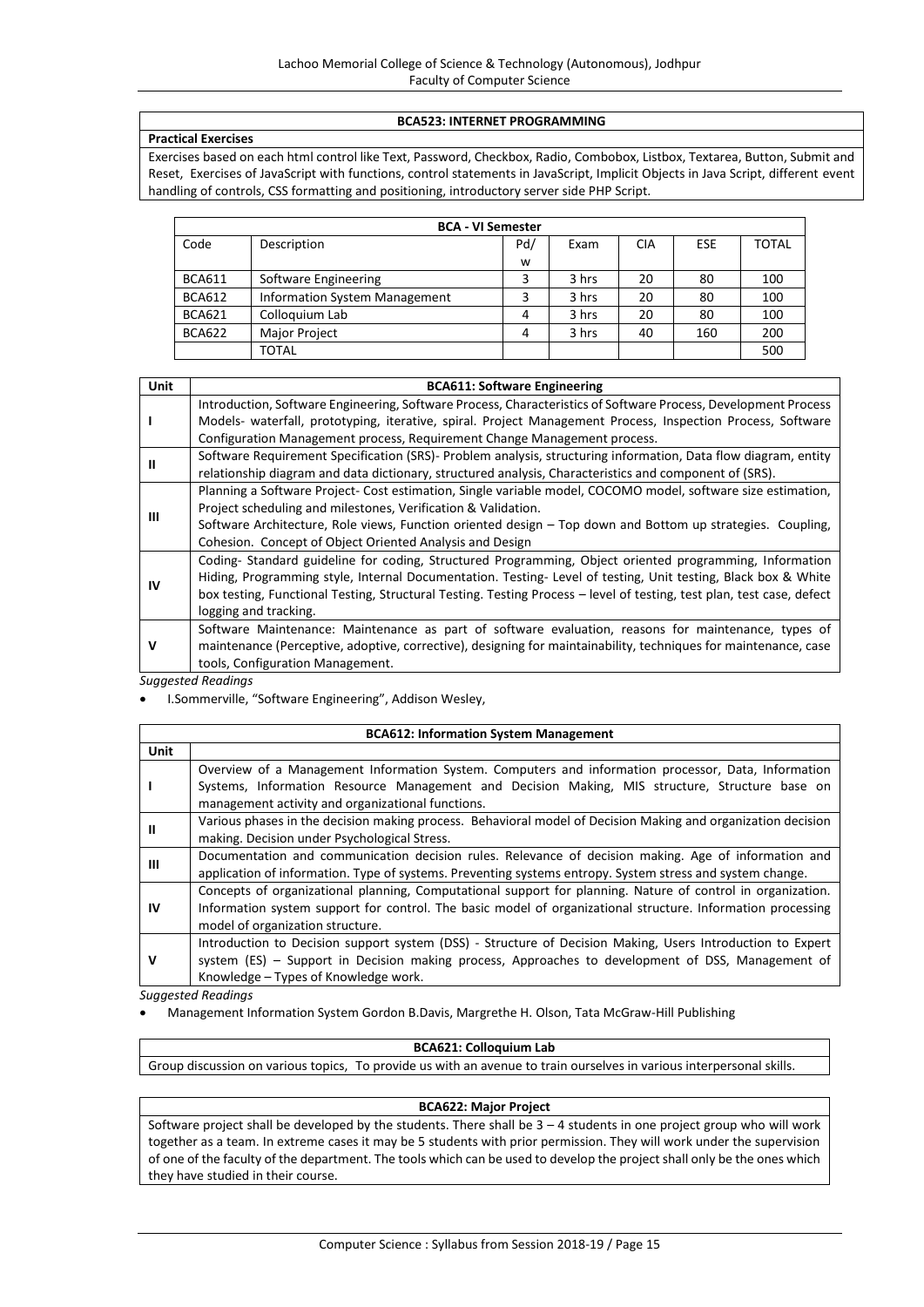# **SYLLABUS, TEACHING & EXAMINATION SCHEME For BSc WEF FROM SESSION 2018-19**

|--|

| <b>BSc - I Semester</b> |                                                     |                         |       |            |            |              |  |  |  |
|-------------------------|-----------------------------------------------------|-------------------------|-------|------------|------------|--------------|--|--|--|
| Code                    | Description                                         | Pd/w                    | Exam  | <b>CIA</b> | ESE        | <b>TOTAL</b> |  |  |  |
| <b>BSCS111</b>          | Computer Oriented Numerical Methods and Programming | 3                       | 3 hrs | 20         | 80         | 100          |  |  |  |
| <b>BSCS112</b>          | <b>Computer Organization</b>                        | 3                       | 3 hrs | 20         | 80         | 100          |  |  |  |
| <b>BSCS121</b>          | C Language Lab                                      | 4                       | 3 hrs | 20         | 80         | 100          |  |  |  |
|                         |                                                     |                         |       |            |            |              |  |  |  |
|                         | <b>BSc - II Semester</b>                            |                         |       |            |            |              |  |  |  |
| Code                    | Description                                         | Pd/w                    | Exam  | <b>CIA</b> | ESE        | <b>TOTAL</b> |  |  |  |
| <b>BSCS211</b>          | Programming in C++                                  | 3                       | 3 hrs | 20         | 80         | 100          |  |  |  |
| <b>BSCS212</b>          | Data Structure                                      | 3                       | 3 hrs | 20         | 80         | 100          |  |  |  |
| <b>BSCS221</b>          | C++ and Data Structure Lab                          | 4                       | 3 hrs | 20         | 80         | 100          |  |  |  |
|                         |                                                     |                         |       |            |            |              |  |  |  |
|                         | <b>BSc - III Semester</b>                           |                         |       |            |            |              |  |  |  |
| Code                    | Description                                         | Pd/w                    | Exam  | <b>CIA</b> | ESE        | <b>TOTAL</b> |  |  |  |
| BSCS311                 | Web Design                                          | 3                       | 3 hrs | 20         | 80         | 100          |  |  |  |
| BSCS312                 | <b>Operating System</b>                             | 3                       | 3 hrs | 20         | 80         | 100          |  |  |  |
| <b>BSCS321</b>          | Web Design Lab                                      | 4                       | 3 hrs | 20         | 80         | 100          |  |  |  |
|                         |                                                     |                         |       |            |            |              |  |  |  |
|                         | <b>BSc - IV Semester</b>                            |                         |       |            |            |              |  |  |  |
| Code                    | Description                                         | Pd/w                    | Exam  | <b>CIA</b> | ESE        | <b>TOTAL</b> |  |  |  |
| <b>BSCS411</b>          | Database Management System                          | 3                       | 3 hrs | 20         | 80         | 100          |  |  |  |
| <b>BSCS412</b>          | Computer Graphics                                   | 3                       | 3 hrs | 20         | 80         | 100          |  |  |  |
| <b>BSCS421</b>          | <b>DBMS Lab</b>                                     | 4                       | 3 hrs | 20         | 80         | 100          |  |  |  |
|                         |                                                     |                         |       |            |            |              |  |  |  |
|                         | <b>BSc - V Semester</b>                             |                         |       |            |            |              |  |  |  |
| Code                    | Description                                         | Pd/w                    | Exam  | <b>CIA</b> | <b>ESE</b> | <b>TOTAL</b> |  |  |  |
| BSCS511                 | Java Programming                                    | 3                       | 3 hrs | 20         | 80         | 100          |  |  |  |
| <b>BSCS512</b>          | Computer networks                                   | 3                       | 3 hrs | 20         | 80         | 100          |  |  |  |
| <b>BSCS521</b>          | Java Lab                                            | 4                       | 3 hrs | 20         | 80         | 100          |  |  |  |
|                         |                                                     |                         |       |            |            |              |  |  |  |
|                         | <b>BSc - VI Semester</b>                            |                         |       |            |            |              |  |  |  |
| Code                    | Description                                         | Pd/w                    | Exam  | <b>CIA</b> | <b>ESE</b> | <b>TOTAL</b> |  |  |  |
| <b>BSCS611</b>          | ASP.NET                                             | 3                       | 3 hrs | 20         | 80         | 100          |  |  |  |
| <b>BSCS612</b>          | E-commerce and Cyber Law                            | $\overline{\mathbf{3}}$ | 3 hrs | 20         | 80         | 100          |  |  |  |
| <b>BSCS621</b>          | ASP.NET Lab                                         | 4                       | 3 hrs | 20         | 80         | 100          |  |  |  |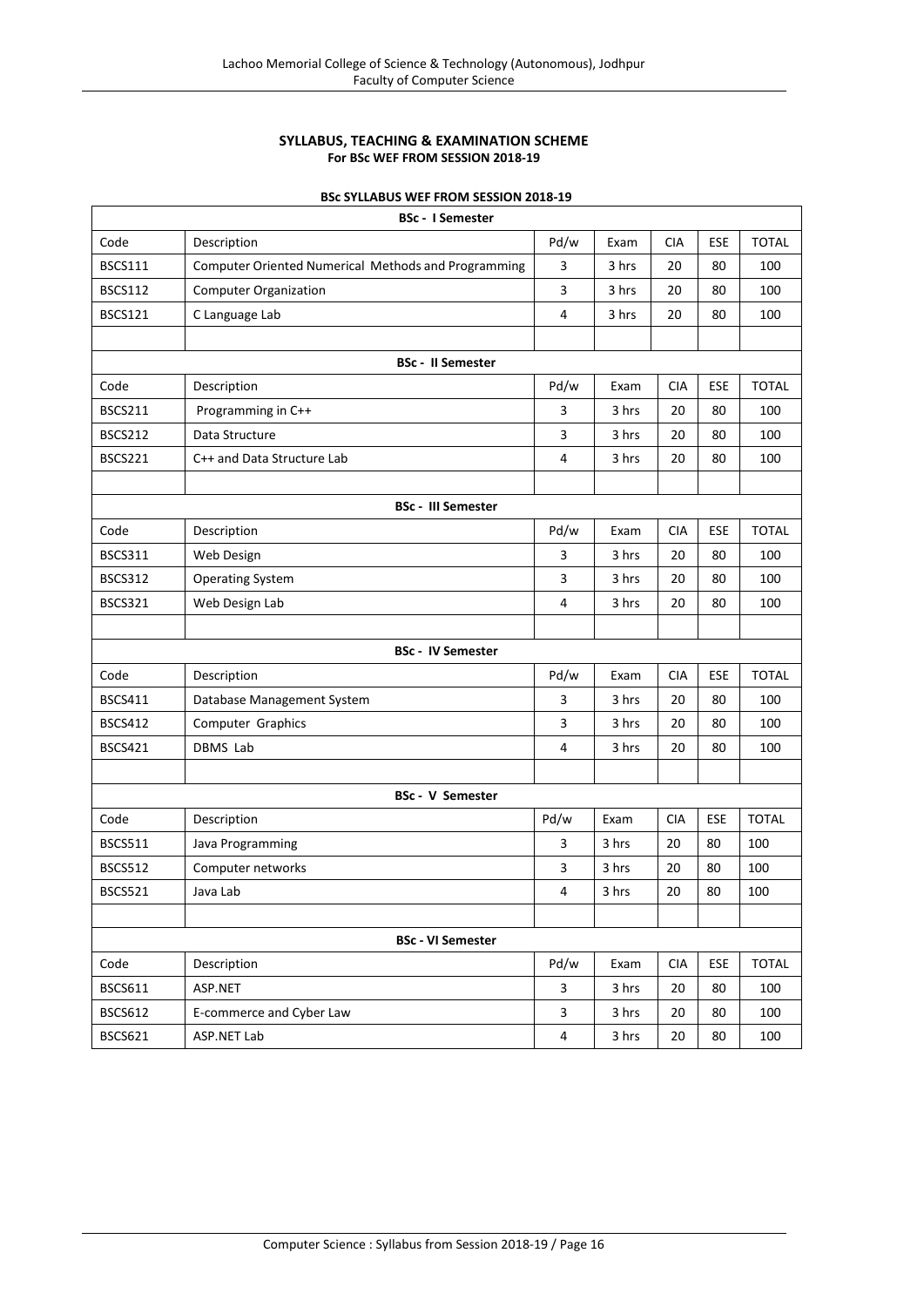|                | <b>BSc - I Semester</b>                                            |      |       |            |     |       |
|----------------|--------------------------------------------------------------------|------|-------|------------|-----|-------|
| Code           | Description                                                        | Pd/w | Exam  | <b>CIA</b> | ESE | TOTAL |
| <b>BSCS111</b> | Methods<br>Oriented<br>Numerical<br>Computer<br>and<br>Programming | 3    | 3 hrs | 20         | 80  | 100   |
| BSCS112        | Computer organization                                              | 3    | 3 hrs | 20         | 80  | 100   |
| BSCS121        | C Language Lab                                                     | 4    | 3 hrs | 20         | 80  | 100   |

| Unit | BSCS111: Computer Oriented Numerical Methods and Programming                                                         |
|------|----------------------------------------------------------------------------------------------------------------------|
|      | Structure of C Programme, Identifiers and keywords, Data types, Constants and variables, scope of variables,         |
|      | Local and Global variables, Type conversion, Arithmetic operators, Library functions, Expressions, Input/Output      |
|      | statements, Get char and putchar, scanf, printf, compound statements and blocks.                                     |
|      | Transfer of control: Relational operators, Logical operators, Bit wise operators, Unary operators, Hierarchy of      |
| Ш    | Operations, If-else statement, switch statement, Goto statements and labels, while, Do-while and for                 |
|      | statements, Nested loops, Break statement.                                                                           |
|      | Array and Structures: Declaration, one-dimensional and multidimensional Arrays, Pointers, Pointer declaration,       |
| Ш    | operations on pointers, Functions: Defining and accessing a function, Arguments of a function, Passing               |
|      | arguments and array to a function, Recursion. Structures: Defining a structure, Structure variables, unions,         |
|      | Difference between structure and Unions, Processing a Structure.                                                     |
|      | Measure of Central Tendency: Median, mode, arithmetic mean, geometric mean, harmonic mean, partition                 |
| IV   | values: quartiles, deciles and percentiles. Concepts of Roots: Synthetic division, value and values of derivative of |
|      | a polynomial by synthetic division, Solution of simultaneous linear equation: Gauss elimination method, Gauss        |
|      | Seidal iterative method, Pivoting.                                                                                   |
|      | Iterative methods: Bisection method, false position, Newton Raphson, method Ordinary differential equations:         |
|      | Euler's methods. Runge-Kutta methods, Predicor- Corrector method-modified Euler's method                             |

- Let Us C, Yashwant P. Kanetkar, BPB Publications.
- Programming in ANSI C, Balaguruswamy, Mc Graw Hill
- Computer Oriented Numerical Methods, R S Salaria, Khanna Publication.
- Computer Oriented Numerical Methods, P Thangaraj,PHI Publication.
- Computer Oriented Numerical Methods, V Rajaraman, Prentice Hall India.

| Unit      | <b>BSCS112: Computer Organization</b>                                                                                                                                                                                                                                                                                                                                                                                                                                                                                                                   |
|-----------|---------------------------------------------------------------------------------------------------------------------------------------------------------------------------------------------------------------------------------------------------------------------------------------------------------------------------------------------------------------------------------------------------------------------------------------------------------------------------------------------------------------------------------------------------------|
|           | Number Systems and Codes: Number Systems: Decimal Number System, Binary Number System, Octal Number<br>System, Hexa-Decimal Number System, Inter-conversion methods. Binary Arithmetic: addition and subtraction,<br>Binary Codes: Weighted and Non-Weighted Codes, 8421 BCD Code, Excess-3 Code, Gray Code, ASCII and<br>EBCDIC.                                                                                                                                                                                                                       |
| Ш         | Boolean Algebra: Introduction to Logic. Logic Operations, AND, OR, NOT. Principle of Duality, AND Law, OR Law,<br>Law of Negation, Commutative Law, Associative Law, Distributive Law, De-Morgan's Theorem. Digital Circuits:<br>Introduction to Combinational and Sequential Circuits, Classification of Gates: Basic Gates, Universal Gates,<br>And Exclusive Gates. Minterms and Maxterms, Sum of Products (SOP) and Products of Sum (POS).<br>Reduction Techniques: Need of Reduction. Reduction by Boolean Algebra, Karnaugh Maps: 2,3,4 Variable. |
| Ш         | Combinational Circuits: Arithmetic Circuits: Half-Adder, Half-Subtractor, Full Adder, Full Subtractor, Parallel<br>Adder, 2's Compliment Adder-Subtractor. Multiplexers, De-Multiplexers, Decoders, Encoders, Magnitude<br>Comparator.                                                                                                                                                                                                                                                                                                                  |
| <b>IV</b> | Sequential Circuits: Flip-Flops: RS, D using NAND and NOR Gates, Introduction to Clock, & Timing Diagrams.<br>Gated Flip-Flops (Latches). J-K Flip-Flop, T-Flip-Flop, J-K Master Slave Flip-Flop. Registers: Buffer register, shift<br>register, SISO, SIPO, PISO, PIPO registers.                                                                                                                                                                                                                                                                      |
| v         | Sequential Circuits: Counters: Asynchronous and Synchronous; Ripple Up, Ripple Down Counters, Modulo<br>Counters. Design of Synchronous Counters. Memories: Classification of memories, Volatile and Non-Volatile<br>memories. Memory Technologies; Semiconductor, Magnetic and Optical Memories. RAM and ROM.                                                                                                                                                                                                                                          |

- Fundamentals of Digital Circuits, Kumar Anand. A., PHI New Delhi
- Modern Digital Electronics, Jain R. P., Tata Mc Graw Hill , New Delhi
- Digital Design, Mano Morris, M. , PHI, New Delhi
- Digital Computer Fundamentals, Bartee Thomas, C., Mc Graw Hill.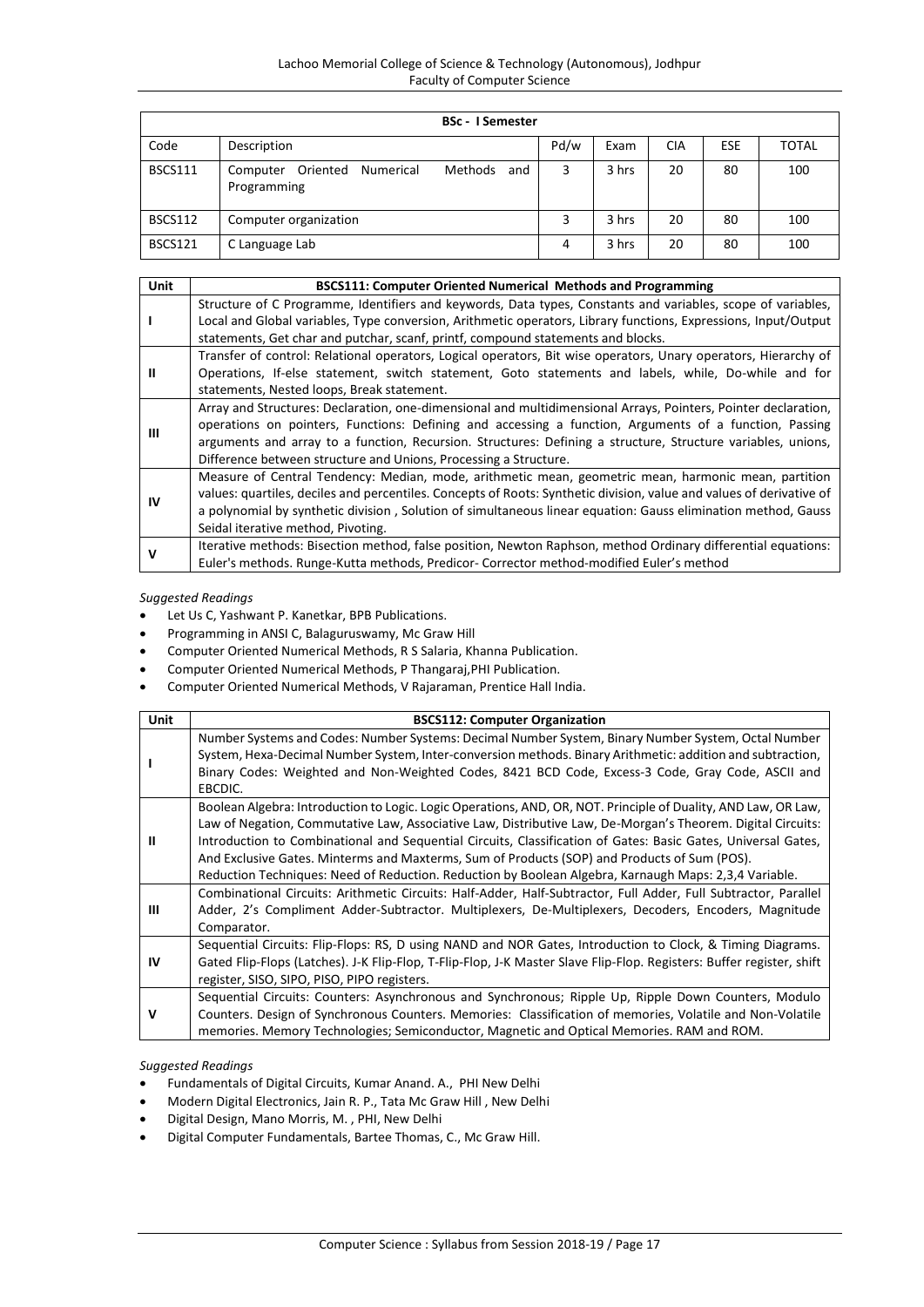# **BSCS121:C LANGUAGE LAB**

**Practical Exercises**

Exercises based on Data types, Input / output statement, if statement, for loop, while loop, Nested Loops , Switch case Statement, Break statement, recursion, one dimensional, two dimensional arrays, structure, call by value function calling mechanism, call by address function calling mechanism.

|                |                            | <b>BSc - II Semester</b> |       |     |     |              |
|----------------|----------------------------|--------------------------|-------|-----|-----|--------------|
| Code           | Description                | Pd/w                     | Exam  | CIA | ESE | <b>TOTAL</b> |
| <b>BSCS211</b> | Programming in C++         |                          | 3 hrs | 20  | 80  | 100          |
| BSCS212        | Data Structure             |                          | 3 hrs | 20  | 80  | 100          |
| BSCS221        | C++ and Data Structure Lab |                          | 3 hrs | 20  | 80  | 100          |

| Unit | BSCS211: Programming in C++                                                                                                                                                                                                                                                                                                                                                                                                                                                                                                                                                                                                                       |
|------|---------------------------------------------------------------------------------------------------------------------------------------------------------------------------------------------------------------------------------------------------------------------------------------------------------------------------------------------------------------------------------------------------------------------------------------------------------------------------------------------------------------------------------------------------------------------------------------------------------------------------------------------------|
|      | Principles of Object-Oriented Programming - Basic concepts of Object-Oriented programming, Benefits of<br>OOPS(Object-Oriented Language), Structure of C++ program, Tokens, Keywords, Identifiers, constants, Basic data<br>types, user-defined data types, derived data type.<br>Declaration of Variables, Reference variable, various types of operators in C++, Scope resolution operator, type<br>cast operator. Implicit conversion, operator precedence, control structure: If, If-else, Loops: for, while and do-<br>while.<br>Functions in C++:- Function prototype, call by reference, call by value, default arguments, const argument. |
| Ш    | Classes and Objects:- Specifying a class, Defining member function, C++ program with class, Making an outside<br>function inline, Nesting of member functions, access modifier, memory allocation for object, static data member,<br>static member function.<br>Array of objects, objects as function argument, Friend function, Friend class, returning objects.                                                                                                                                                                                                                                                                                 |
| Ш    | Polymorphism: Types of polymorphism, Virtual functions, Function overloading, Operator Overloading:-<br>Concepts, overloading unary operators, overloading binary operators, overloading binary operators using friend,<br>Manipulation of string using operator, rules for overloading operators, type conversion.                                                                                                                                                                                                                                                                                                                               |
| IV   | Constructors:- Constructors, parameterize constructor, Multiple constructor in a class, constructors with default<br>argument, Dynamic initialization of object, copy constructor, dynamic constructor, constructing two dimensional<br>array, const object, Destructors and its concepts.                                                                                                                                                                                                                                                                                                                                                        |
| v    | Inheritance: - Concepts of inheritance, defining derived classes, types of inheritance: Single inheritance,<br>Multilevel inheritance, Multiple inheritance, Hierarchical inheritance, Hybrid inheritance, Multipath inheritance.<br>Virtual base classes, Abstract classes, Constructor in derived classes, Member classes: Nesting of classes,<br>Template: Concepts and introduction to friend and function templates.                                                                                                                                                                                                                         |

| <b>Unit</b> | BSCS211: Programming in C++                                                                                                                                                                                                                                                                                                                                                                                                                                                                                                                                                                                                                                                                                                                   |
|-------------|-----------------------------------------------------------------------------------------------------------------------------------------------------------------------------------------------------------------------------------------------------------------------------------------------------------------------------------------------------------------------------------------------------------------------------------------------------------------------------------------------------------------------------------------------------------------------------------------------------------------------------------------------------------------------------------------------------------------------------------------------|
|             | Principles of Object -Oriented Programming:-Object-Oriented Programming Paradigm, Basic concepts of Object-<br>Oriented programming, Benefits of OOPS, Object-Oriented Language, Application of OOPS, Application of C++,<br>Simple C++ Program, Structure of C++ program, Creating Source file. Compiling and linking, Tokens, Keywords,<br>Identifiers, constants, Basic data types, User-defined data types, derived data type, Symbolic constants, Type<br>compatibility, Declaration of Variables, Dynamic initialization of variable, Reference variable, Operator in C++,<br>Scope resolution operator, Member dereferencing operator, Memory management operator, manipulator, Type<br>cast operator.                                 |
| Ш           | Expressions and their type, Special assignment expression, implicit conversion, operator overloading, Operator<br>precedence, control structure Function in C++:- Function prototype, call by reference, Return by reference,<br>Inline function, Default arguments, const Argument, Function overloading, Classes and Object:- Specifying a<br>class, Defining member function, C++ program with class, Making an outside function inline, Nesting of member<br>functions, access modifier, array with in class, memory allocation for object, static data member, static member<br>function, Array of objects, Objects as function argument, Friend function, Friend class, Returning objects, const<br>member function, pointer to member. |
| Ш           | Constructors:- Constructors, parameterize constructor, Multiple constructor in a class, constructors with default<br>argument, Dynamic initialization of object, copy constructor, dynamic constructor, constructing two dimensional<br>array, const object, Destructors, Operator Overloading:- Operator overloading, overloading unary operators,<br>overloading binary operators, overloading binary operators using friend, Manipulation of string using operator,<br>Rules for overloading operators, type conversion.                                                                                                                                                                                                                   |
| IV          | Inheritance: - Defining derived classes, Single inheritance, Private member inheritance, Multilevel inheritance,<br>Multiple inheritance, Hierarchical inheritance, Hybrid inheritance, Virtual base classes, Abstract classes,<br>Constructor in derived classes, Member classes: Nesting of classes, Template, generic function, generic classes.                                                                                                                                                                                                                                                                                                                                                                                           |
| $\mathbf v$ | Working with file:- Classes for file stream operations, opening and closing a file, Detecting End-of file, Open():<br>file mode, File pointer and their manipulation, Sequential input and output operation.                                                                                                                                                                                                                                                                                                                                                                                                                                                                                                                                  |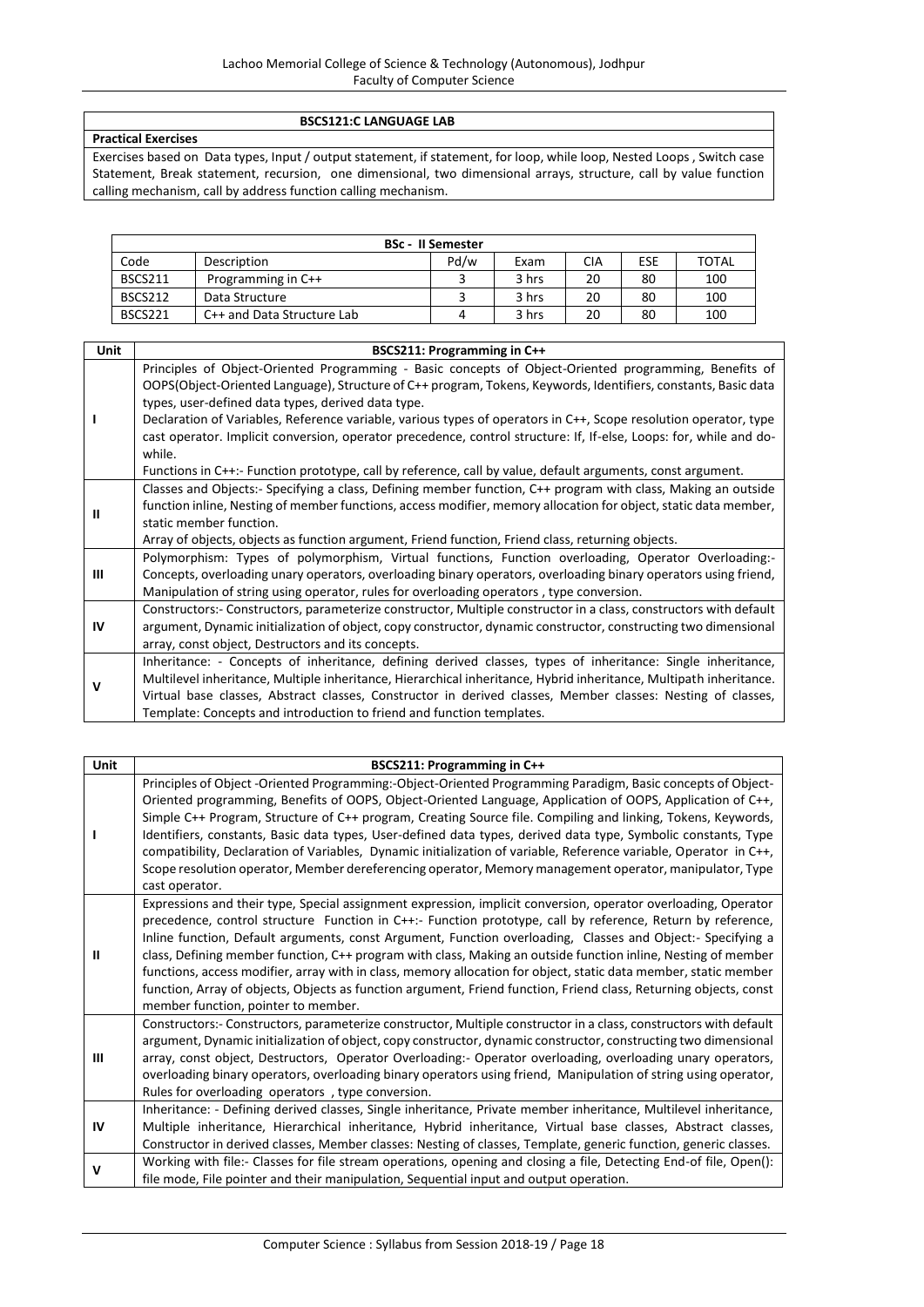Object- Oriented Programming with C++ by E Balagurusamy, Tata Mcgraw hill

| Unit | <b>BSCS212: Data Structure</b>                                                                                          |
|------|-------------------------------------------------------------------------------------------------------------------------|
|      | Elementary data structure: Data types, Arrays and their representation, records and record structures. Linked lists:    |
|      | Representation of linked list in memory, insertion, deletion and searching of linked list, circular linked list, doubly |
|      | linked list.                                                                                                            |
|      | Stacks: Definition, array and linked implementation, operations on stack, application of stack, arithmetic              |
| Ш    | expressions and recursion, prefix and postfix notations, evaluation of polish notation using stack. Queues: Queue       |
|      | data structure, implementation, operation on queues, operations on circular queue, priority queues.                     |
|      | Trees: Concept and terminology, Binary trees, linear and linked representation of binary trees, binary search tree,     |
| Ш    | insertion and deletion operations on a binary search tree, Tree traversal techniques- In order, Preorder, Post order    |
|      | traversal and their recursive algorithms.                                                                               |
|      | Graphs and their representations, adjacency matrix, path matrix, graph traversal, breadth first search and depth        |
| IV   | first search algorithms.                                                                                                |
|      | Sorting and Searching: Sequential, Binary Search, Internal and external sorting techniques, Bubble sort, Insertion      |
| ν    | sort, Selection sort, Merge sort and quick sort algorithms.                                                             |

# *Suggested Readings*-

Schaum's outline of Data Structure.

#### **BSCS221: C++ and Data Structure Lab**

#### **Practical Exercises**

**Exercises based on** Concept of Class, Data Member, Member Function, Constructor, Implicit Pointer, New Operator, Friend Function & Friend Class, Inheritance, Function Overloading, Operator Overloading, Polymorphism Using Virtual Class, File Handling

Exercises based on Linear array and Multidimensional array, Linked list: insertion, deletion ,searching a item, Stack implementation using Array, Stack implementation using Linked list, Queue implementation, Tree traversal : pre order, In order, Post order, Searching : Linear , Binary, Sorting: Bubble, Insertion, Selection

| <b>BSc - III Semester</b> |                         |      |       |     |     |              |
|---------------------------|-------------------------|------|-------|-----|-----|--------------|
| Code                      | Description             | Pd/w | Exam  | CIA | ESE | <b>TOTAL</b> |
| <b>BSCS311</b>            | Web Design              |      | 3 hrs | 20  | 80  | 100          |
| <b>BSCS312</b>            | <b>Operating System</b> |      | 3 hrs | 20  | 80  | 100          |
| <b>BSCS321</b>            | Web Design Lab          |      | 3 hrs | 20  | 80  | 100          |

| <b>Unit</b> | <b>BSCS311: Web Design</b>                                                                                                                                                                                                                                                                                                                                                                                                                                                                                                                          |
|-------------|-----------------------------------------------------------------------------------------------------------------------------------------------------------------------------------------------------------------------------------------------------------------------------------------------------------------------------------------------------------------------------------------------------------------------------------------------------------------------------------------------------------------------------------------------------|
|             | Creating Forms, The <form> tag, Named Input fields, Multiple, lines text windows, Drop down and list boxes,<br/>Hidden, Text, Text Area, Password, File Upload, Button, Submit, Reset, Radio, Checkbox, Select, Option, Forms and<br/>Scripting, Action Buttons, Grouping related fields, Disabled and read-only fields, Form field event handlers, Passing<br/>form data.</form>                                                                                                                                                                   |
| Ш           | Java Script: Introduction, Client-Side JavaScript, JavaScript Objects. Operators: Assignment Operators, Comparison<br>Operators, Arithmetic Operators, % (Modulus), ++(Increment), -- (Decrement), -(Unary Negation), Logical<br>Operators, Short-Circuit Evaluation, String Operators, Special Operators, ? (Conditional operator), (Comma<br>operator), delete, new, this, void. Statements: Break, comment, continue, delete, do  while, export, for, forin,<br>function, ifelse, import, labelled, return, switch, var, while.                  |
| Ш           | Properties and Methods of Each: Array, Boolean, Date, Function, Math, Number, Object, String, regExp Document<br>and its associated objects: document, Link, Area, Anchor, Image, Applet, Layer Events and Event Handlers: General<br>Information about Events, Defining Event, Handlers, event, onAbort, onBlur, onChange, onClick, onDblClick,<br>onDragDrop, onError, onFocus, onKeyDown, onKeyPress, onKeyUp, onLoad, onMouseDown, onMouseMove,<br>onMouseOut, onMouseOver, onMouseUp, onMove, onReset, onResize, onSelect, onSubmit, onUnload. |
| IV          | VB script: Introduction , client side vb script, Operators: : Assignment Operators, Comparison Operators, Arithmetic<br>Operators , Various data types, control structures : Decisional (conditional/alternative) statements If  Then<br>Else, Case of, Looping structures like for each, do while/until,, VBScript Procedures: Scope of Variables, VB script<br>functions, arrays, string manipulation classes and objects.                                                                                                                        |
| v           | Dynamic HTML: object model and collections: introduction, object referencing, collections all and children, dynamic<br>style, dynamic positioning, using the frames collection, navigator object. event model: introduction, various events<br>and coding, tracking the mouse with event, Various Filters and Transitions.                                                                                                                                                                                                                          |

#### *Suggested Readings*

HTML complete, BPB Publication(Sybex)

Deitel and Deitel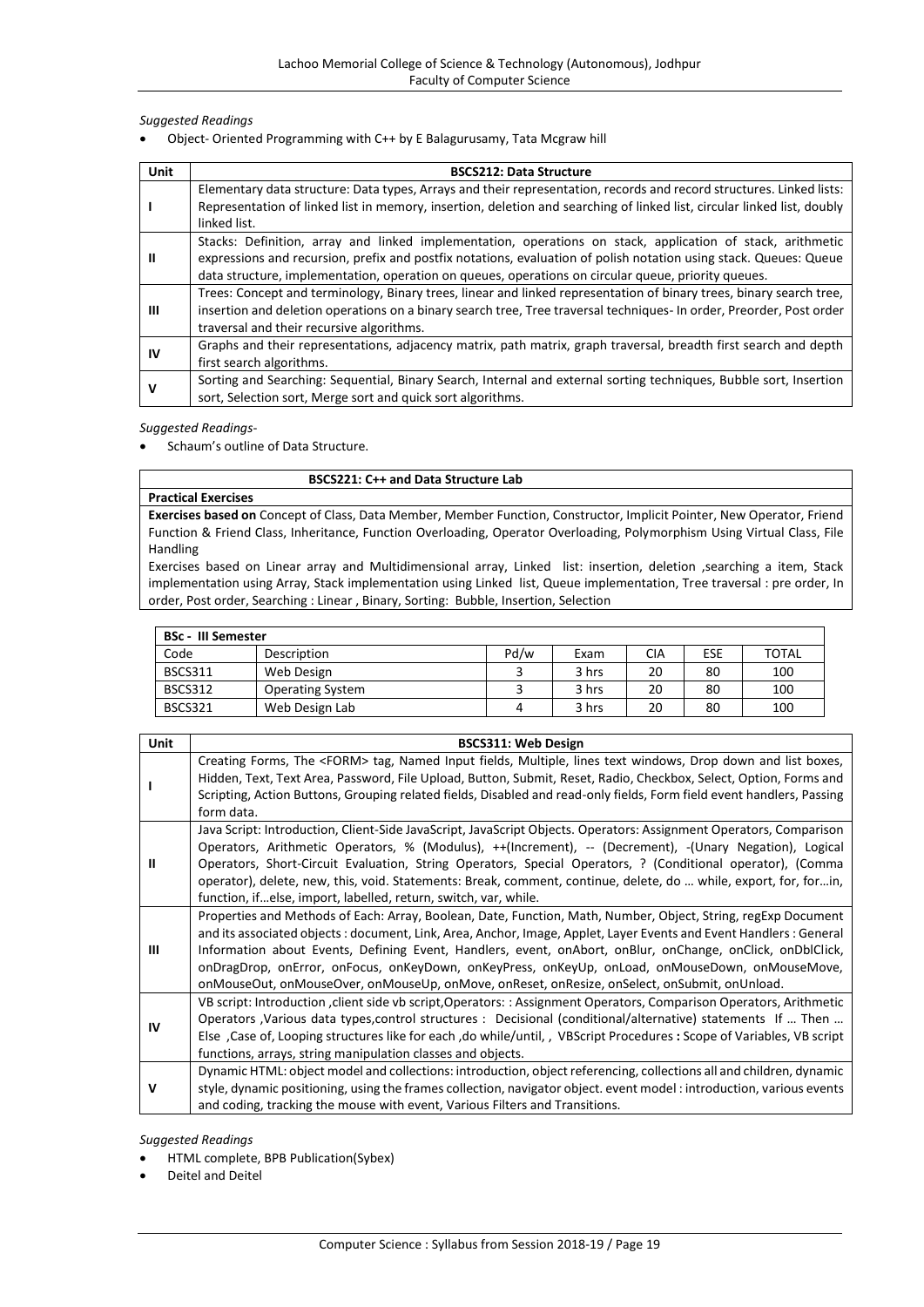| Unit | <b>BSCS312: Operating System</b>                                                                                                                                                                                                                                                            |
|------|---------------------------------------------------------------------------------------------------------------------------------------------------------------------------------------------------------------------------------------------------------------------------------------------|
|      | Introduction: Definition of Operating System, Types of operating systems: Batch Systems, Multi programming,                                                                                                                                                                                 |
|      | Multiuser, Multitasking, Time-sharing, Spooling, Parallel, Distributed and Real-time systems, Operating System<br>Concepts, Operating System Services, System calls.                                                                                                                        |
| Ш    | Process Management: Process concept, Process States, Representation of process (PCB), Process Scheduling, CPU<br>Scheduling: Scheduling Criteria, Scheduling Algorithms, Algorithm evaluation.                                                                                              |
| Ш    | Memory Management: Contiguous, Non contiguous, Swapping, Fragmentation, Compaction,<br>Paging,<br>Segmentation, Virtual memory management, Demand paging, Page replacement and Virtual memory concepts,<br>Introduction to Thrashing.                                                       |
| IV   | The Deadlock problem, Characterization (Hold and wait, Circular Wait, No Pre-emption, No sharing of resources),<br>Prevention, Avoidance: (RAG And Wait for Graph), Detection and Recovery from Deadlock: (Banking algorithm<br>and detection algorithm), Concept of Fork and Join methods. |
| v    | Process concurrency, Concept of concurrency, cooperating process, precedence graph, Critical section problem,<br>Mutual exclusion, semaphores, classical process (Reader Writer problem, Consumer producer problem, Dining<br>Philosopher problem), Inter Process Communication             |

Operating System Concepts Abraham Silberschatz, Peter Baer Galvin, Greg Gagne John Wiley & Sons Inc.

# **BSCS321:Web Design Lab**

**Practical Exercises** Exercises based on Events such as Click, Indexchanged etc (at least 2 ), Controls like button, textbox, checkbox, etc (at least 6), on Javascript control structures such as while (at least 4) javascript Arrays so as to accept the input and process the data, VBscript control structures such as while (at least 2), vbscript Arrays so as to accept the input and process the data , on DHTML objects(all and children)

|                |                            | <b>BSc - IV Semester</b> |       |     |     |              |
|----------------|----------------------------|--------------------------|-------|-----|-----|--------------|
| Code           | Description                | Pd/w                     | Exam  | CIA | ESE | <b>TOTAL</b> |
| <b>BSCS411</b> | Database management System |                          | 3 hrs | 20  | 80  | 100          |
| <b>BSCS412</b> | Computer graphics          |                          | 3 hrs | 20  | 80  | 100          |
| <b>BSCS421</b> | DBMS Lab                   |                          | 3 hrs | 20  | 80  | 100          |

| Unit | <b>BSCS411: Database Management System</b>                                                                           |
|------|----------------------------------------------------------------------------------------------------------------------|
|      | Introduction to Database: Need for DBMS, advantages of DBMS, views of data, instances and schema data                |
|      | independence, database administrator, database manager, database languages, overall structure of DBMS.               |
|      | Entity Relationship Model: Entities, attributes, relationship, constraints, keys, E-R diagram. Concept of strong and |
| Ш    | weak entity sets, generalization, specialization and aggregation.                                                    |
|      | Relational Model: Structure of Relational Databases, Relational Databases, Modification of the Databases, Tuple      |
| Ш    | Relational Calculus, Domain Relational Calculus.                                                                     |
|      | $SQL$ – Basic structure – Clauses, data types, creating tables. Modification of the database – deletion, insertion,  |
| IV   | updates. Retrieving data from tables, ordering, set operations – union, intersect, except, concept of NULL values,   |
|      | nested subqueries – set membership, set comparison, exist and not exist operator, unique, not unique construct.      |
|      | Joins, equi-joins, non-equi-joins, self joins, outer joins. Aggregate functions - group by and having clause. Math   |
|      | functions, string functions, group by clause. Indexes, views, granting and revoking permissions.                     |

- Database Concepts, Korth, Silbertz, Sudarshan, McGraw Hill.
- Database Management System, Suresh Fatehpuria.
- SQL/PL-SQL The Programming Language of Oracle, IVAN BAYROSS.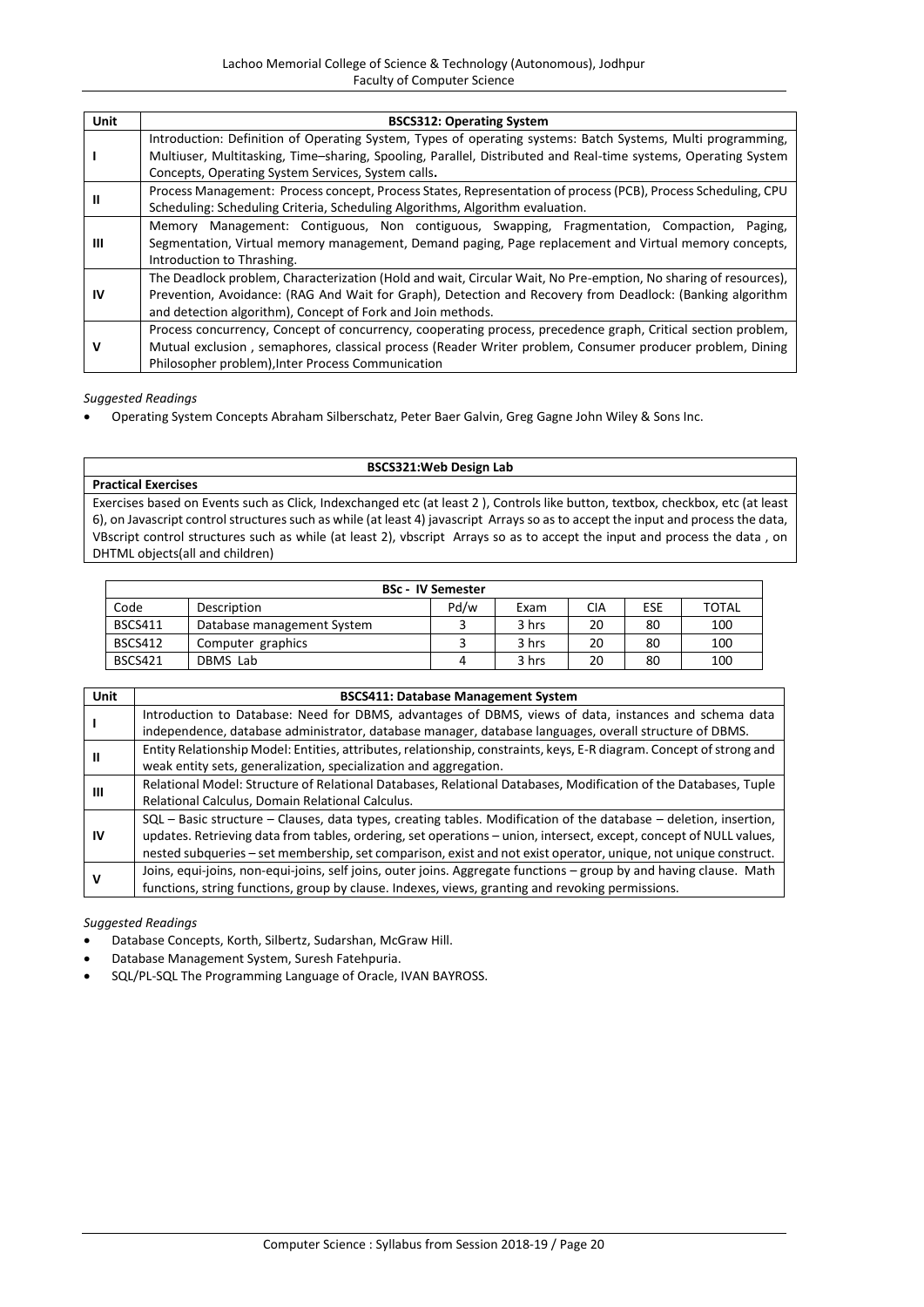| Unit | <b>BSCS412: Computer Graphics</b>                                                                                                                                                                                                                                                                                                                                                                                                                                                         |
|------|-------------------------------------------------------------------------------------------------------------------------------------------------------------------------------------------------------------------------------------------------------------------------------------------------------------------------------------------------------------------------------------------------------------------------------------------------------------------------------------------|
|      | Introduction: fundamentals of Computer Graphics, point, dot, pixel, Resolution, Elements of graphics<br>workstation. Video Display Devices-Raster Scan Systems Random Scan systems. Input devices. Graphics<br>Software Coordinate Representations, Fundamental Problems in Geometry, Concepts of video memory and<br>frame buffer.                                                                                                                                                       |
| Ш    | Algorithms: Line drawing algorithms- DDA Algorithm, Bresenham's Line Algorithm, Circle: Midpoint Circle<br>Algorithm. Polygons, convex and convex polygons. Inside-Outside tests, Polygon fill algorithms: Boundary fill<br>Algorithm, Flood fill Algorithm. Character generation. Attributes of lines, curves, characters. etc.                                                                                                                                                          |
| Ш    | Graphics Primitives: Primitive Operations, The display file interpreter-Normalized Device Coordinates, Display-<br>File structure. Display – file algorithm. Display control and Polygon representation. Attributes of output<br>primitives: Line attributes - Line type. Line width. Pen and Brush options. Line Color. Color and gray scale levels.<br>Color-tables. Gray scale. Area- Fill Attributes- Fill styles. Pattern fill. Soft fill. Character Attributes. Text<br>attributes. |
| IV   | Geometric Transformations: Matrices. Translation, Scaling Transformations. Sine and Cos Rotation.<br>Homogeneous Co-ordinates. Composite Transformation. Rotation and scaling about an arbitrary point. Inverse<br>Transformations, Transformations Routines.                                                                                                                                                                                                                             |
| v    | 2-D Viewing- The viewing pipeline. Viewing co-ordinate, Reference Frame. Window to viewports co-ordinate<br>transformation, 2-D Viewing functions. Clipping operations point clipping, Cohen- Sutherland Line Clipping<br>algorithm, Sutherland Hodgmann polygon clipping algorithm                                                                                                                                                                                                       |

- Computer graphics Donald,Hearn, M.Pauline Baker
- Computer graphics Steven Harrington.

# **BSCS421:DATABASE MANAGEMENT SYSTEM LAB**

**Practical Exercises** Exercises based on creating table, inserting data into tables, viewing data in the tables, sorting data in table, deleting tuples from table, updating the contents of a table, modifying the structure of table, applying primary key, foreign key and unique key constraints, computations on table data, oracle functions, grouping data from tables, subqueries, Joins

| <b>BSc - V Semester</b> |                          |      |       |            |     |              |
|-------------------------|--------------------------|------|-------|------------|-----|--------------|
| Code                    | Description              | Pd/w | Exam  | <b>CIA</b> | ESE | <b>TOTAL</b> |
| <b>BSCS511</b>          | Java Programming         |      | 3 hrs | 20         | 80  | 100          |
| BSCS512                 | <b>Computer Networks</b> |      | 3 hrs | 20         | 80  | 100          |
| <b>BSCS521</b>          | Java Lab                 | 4    | 3 hrs | 20         | 80  | 100          |

| Unit      | <b>BSCS511: Java Programming</b>                                                                                                                                                                                                                                                                                                                                          |
|-----------|---------------------------------------------------------------------------------------------------------------------------------------------------------------------------------------------------------------------------------------------------------------------------------------------------------------------------------------------------------------------------|
|           | Object Oriented Concepts in Java, Comparison of Java and C++, Java features like security, portability, byte code,<br>java virtual machine, object oriented, robust, multithreading, architectural neutral, distributed and dynamic. Java<br>Source File Structure, Compilation, Execution.                                                                               |
| Ш         | Class Fundamentals, Object & Object reference, Creating and Operating Objects, Use of Tokens, Identifiers,<br>Keywords, Literals, Comments, Primitive Data Types, Operators-precedence and associativity, Type conversion,<br>Command line argument, decision making – if, if. Else, switch; loops – for, while, dowhile; special statements–<br>return, break, continue. |
| Ш         | Array – single and two dimension array. Object Life time & Garbage Collection, Access Modifiers, Constructors,<br>Object Life time & Garbage Collection, Defining Methods, Argument Passing Mechanism, Method Overloading,<br>Recursion, Finalize() Method, Use of this keyword                                                                                           |
| <b>IV</b> | Inheritance - Advantages of Inheritance in OOP, types of Inheritance, constructors in inheritance, use of super<br>keyword, polymorphism; Abstract Class, Interfaces - defining an interface, implementing and applying interfaces,<br>using variables in interfaces, extending interfaces; Method overriding - use, need, advantage.                                     |
| v         | Use of super, final and static keyword, Package - Organizing Classes and Interfaces in Packages, Package as Access<br>Protection, defining Package, CLASSPATH Setting for Packages and Introduction to Applet programming.<br>Introduction to Exception Handling: trycatchthrowthrowsfinally, Accepting input from keyboard                                               |

*Suggested Readings*

Programming with Java -E Balaguruswamy, IV Edition.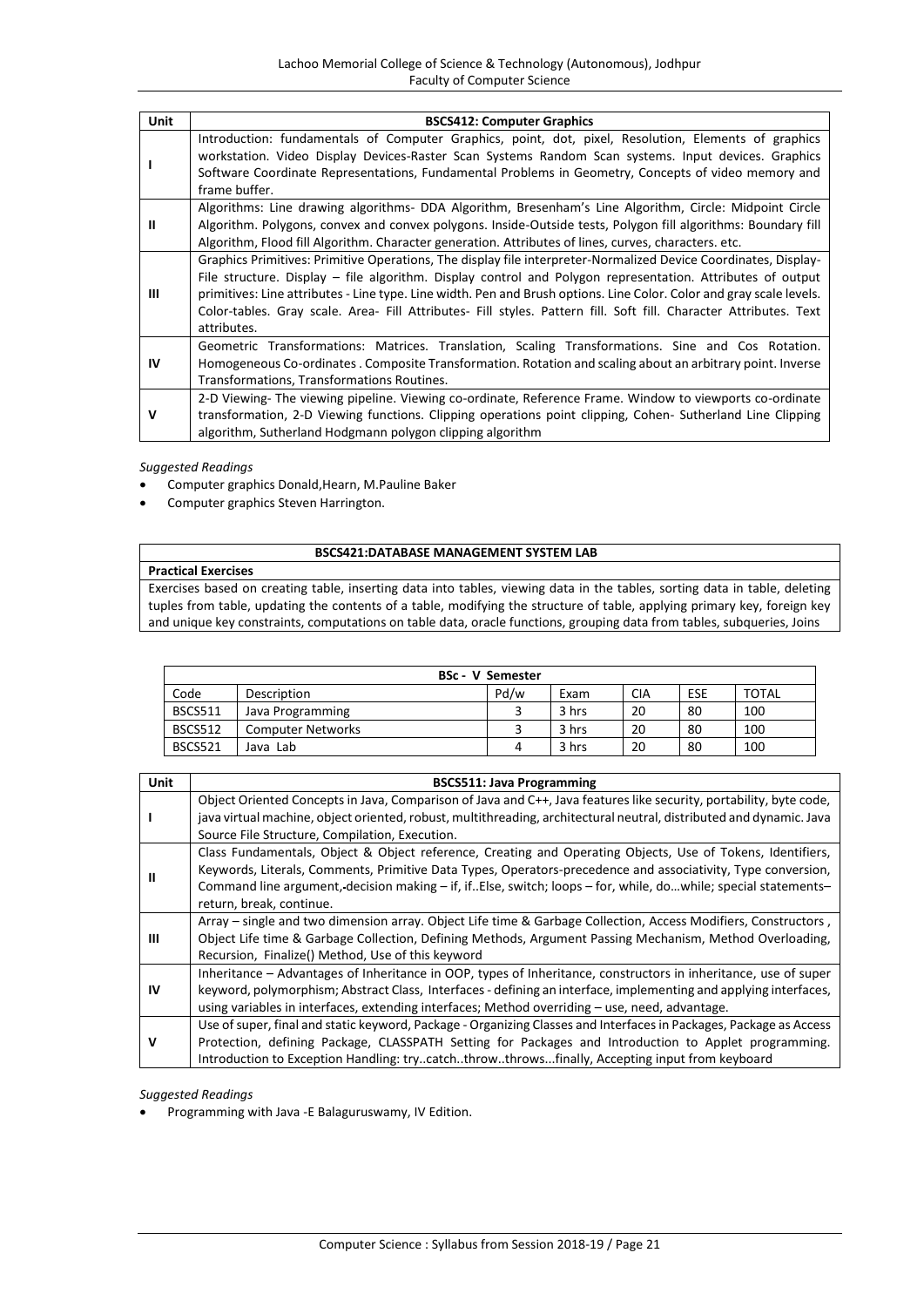| Unit | <b>BSCS512: Computer Networks</b>                                                                                                                                                                                 |
|------|-------------------------------------------------------------------------------------------------------------------------------------------------------------------------------------------------------------------|
|      | Principles of Data Communication: Evolution of computer networks, General features and tasks of a<br>communication system, Fundamentals of signals, carrier waves, modes of transfer : simplex, half duplex, full |
|      | duplex, types of networks: LAN, WAN, MAN, SAN, PAN, CAN, VPN, EPN. Introduction to serial communication.                                                                                                          |
| Ш    | Networking Architecture: ISO-OSI, IBM SNA architecture -their functions of each layer and implementation.                                                                                                         |
|      | Concepts of circuit switching, packet switching and message switching. Fundamentals of datagrams. Flow and                                                                                                        |
|      | Error Control – Stop and Wait, Sliding Window, Automatic Repeat Request                                                                                                                                           |
| ш    | Data communication concepts: Connecting devices, hub, switch, bridge, routers and gateways, Signal encoding                                                                                                       |
|      | and decoding techniques - Amplitude Modulation, Frequency Modulation, Phase Modulation, signal bandwidth                                                                                                          |
|      | requirements, signal formats used in LAN, Network Protocols: LAN cabling standards : IEEE LAN standards.                                                                                                          |
| IV   | Error detection and correction codes: Parity bit, Checksum, Hamming codes, CRC, single error detection and                                                                                                        |
|      | correction. Introduction to Network security Model, concepts of key, Ceaser cipher, transposition cipher, DES.                                                                                                    |
| v    | Transmission media - twisted pair, coaxial cable, optical-fibre. LAN topologies: STAR, BUS and RING network,                                                                                                      |
|      | LAN access techniques: ALOHA, CSMA, token ring and token bus. Issues related with network reliability and                                                                                                         |
|      | fault redundant network systems.                                                                                                                                                                                  |

- Stalling, Data & Computer Communication.
- Tanenbaum, Computer Network, Pearson.Ed., Pearson
- Kurose, Computer Networking, Pearson
- Peterson, Davie; Computer Networks, Elsevier

# **BSCS521:JAVA PROGRAMMING LAB**

# **Practical Exercises**

Exercises based on Input/output, loops, if,switch, array(1d-2d), Use of different types of constructors, Implement Method Overloading, Use of static and this and final keyword, Implement Single and Multilevel (using super), Use of String and its inbuilt functions, Use of inbuilt mathematical functions, Implement Method Overriding, Implement Abstract Class, Implement Exception Handling, Implement finally block, Implement package

| <b>BSc - VI Semester</b> |                          |      |       |     |            |              |
|--------------------------|--------------------------|------|-------|-----|------------|--------------|
| Code                     | Description              | Pd/w | Exam  | CIA | <b>ESE</b> | <b>TOTAL</b> |
| <b>BSCS611</b>           | ASP.NET                  |      | 3 hrs | 20  | 80         | 100          |
| <b>BSCS612</b>           | E-commerce and cyber law |      | 3 hrs | 20  | 80         | 100          |
| BSCS621                  | ASP.NET Lab              |      | 3 hrs | 20  | 80         | 100          |

| Unit | <b>BSCS611: ASP.NET</b>                                                                                                                                                                                                                                                                                                                                                    |
|------|----------------------------------------------------------------------------------------------------------------------------------------------------------------------------------------------------------------------------------------------------------------------------------------------------------------------------------------------------------------------------|
|      | Anatomy of .NET, .NET Base Classes, Microsoft Intermediate Language, CLR, Client Server model, IIS Web Server,<br>Namespaces, ASP.NET: How the ASP.NET works, Basics of ASP.NET, Creating and Deploying the ASP.NET<br>applications, Concept of Code behind, Use of Web Applications using ASP.NET, Difference between Windows and<br>Web Applications.ASP.NET directives. |
| Ш    | ASP.NET: Web forms, Web Controls categories: server Controls and Web Controls: Label, Textbox, CheckBox and<br>CheckBoxList, RadioButton and RadioButton List, ListBox and DropDownList, Table, Image, Hyperlink, HiddenField,<br>FileUpload. RichWeb Controls: AdRotator, Calendar, TreeView, TabStrip.<br>Concept of Master Page and Navigation Controls.                |
| Ш    | Validation Controls: Need of Validation Control, Various Controls like Require Field, Compare, Range,<br>RegularExpression, Custom, ValidationSummary, Dynamic controls. Debugging ASP.NET pages: Error Handling:<br>Custom Error Page, Using Debugging Tools: Debugger and Trace Facility.                                                                                |
| IV   | ASP.NET Database Programming, Introducing ADO.NET, ADO .NET Object Models, Communicating with OLEDB<br>Data Sources Using ADO.NET, Working with Datagrids.<br>Data binding with different controls. Data Command, Data Reader objects.                                                                                                                                     |
| v    | Web Services: Concept of web services, Infrastructure for Web services.<br>ASP.NET Security: IIS security: Authentication, Authorization and Impersonation using Session State. ASP.NET<br>Application Configuration, Web.Config, Global.asax file.                                                                                                                        |

*Suggested Readings*:

ASP.NET Bible

Professional ASP.NET 4, Wiley Publication